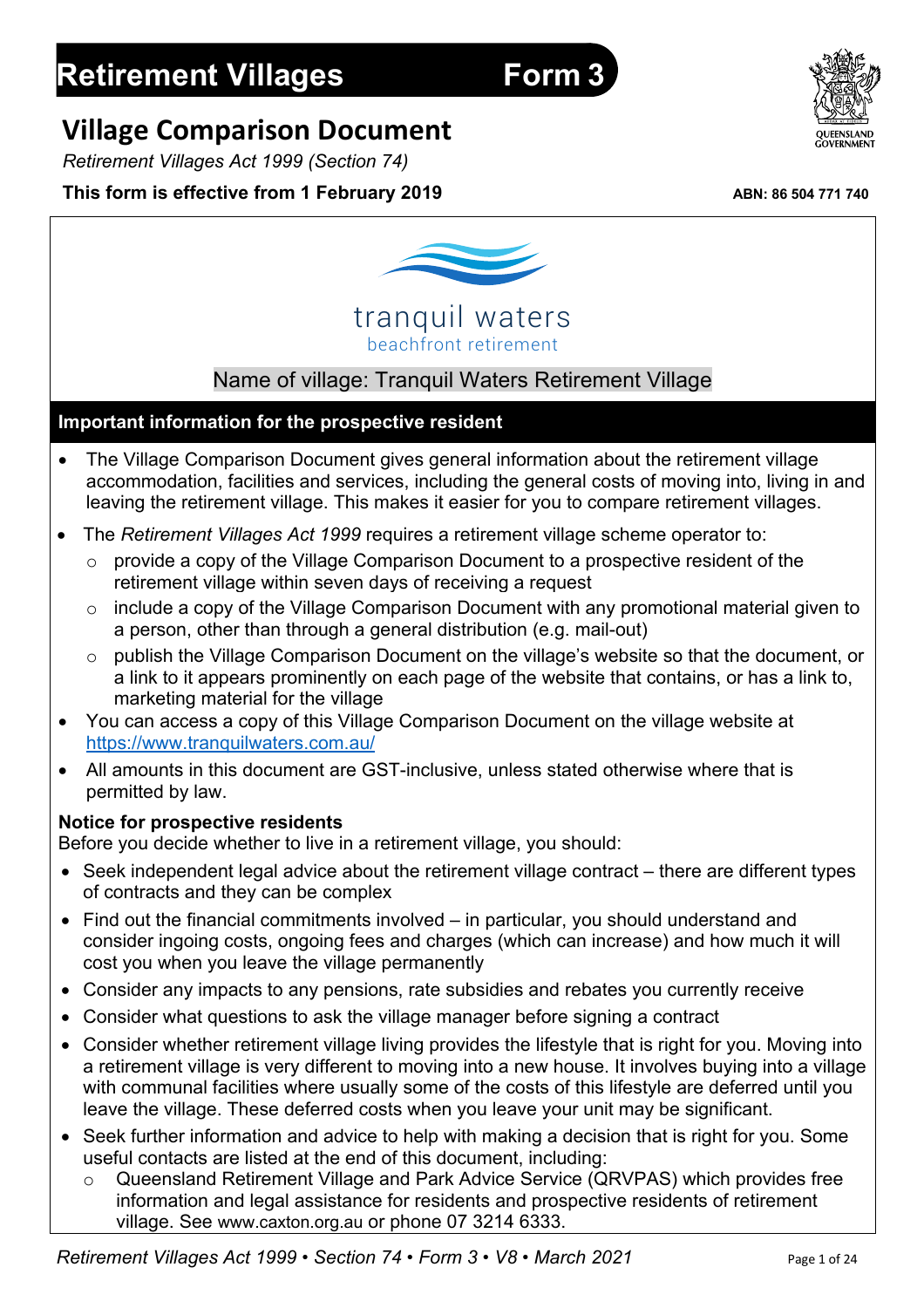The Queensland Law Society which can provide a list of lawyers who practice retirement village law. See www.qls.com.au or phone: 1300 367 757.

## **More information**

- If you decide to move into a retirement village, the operator will provide you with a Prospective Costs Document for your selected unit, a residence contract and other legal documents.
- By law, you must have a copy of the Village Comparison Document, the Prospective Costs Document, the village by-laws, your residence contract and all attachments to your residence contract for at least 21 days before you and the operator enter into the residence contract. This is to give you time to read these documents carefully and seek professional advice about your legal and financial interests. You have the right to waive the 21-day period if you get legal advice from a Queensland lawyer about your contract.

**The information in this Village Comparison Document is correct as at 21 June 2022 and applies to prospective residents. That information is subject to change. The village operator reserves the right to vary any of the information in this Village Comparison Document at any time.**

**Some of the information in this document may not apply to existing residence contracts.**

**Part 1 – Operator and management details 1.1 Retirement village Retirement Village Name: Tranquil Waters Retirement Village Incation** Street Address: 31 Thompson Street Suburb: Victoria Point ……………… State: QLD ……Post Code: 4165 **1.2 Owner of the land on which the retirement village scheme is located**  Name of land owner: Tranquil Waters Retirement Village Pty Ltd as Trustee for The Seaview Unit Trust Australian Company Number (ACN): 010 580 211 Address: 31 Thompson Street Suburb: Victoria Point……………… State: QLD ……Post Code: 4165 **1.3 Village operator** | Name of entity that operates the retirement village (scheme operator): Tranquil Waters Retirement Village Pty Ltd as Trustee for The Seaview Unit Trust Australian Company Number (ACN): 010 580 211 Address: 31 Thompson Street Suburb: Victoria Point……………… State: QLD ……Post Code: 4165 Date entity became operator: 1 July 2000 Is there an approved transition plan for the village?  $\Box$  Yes  $\boxtimes$  No *A written transition plan approved by the Department of Housing and Public Works is required when an existing operator is transitioning control of the retirement village scheme's operation to a new operator.*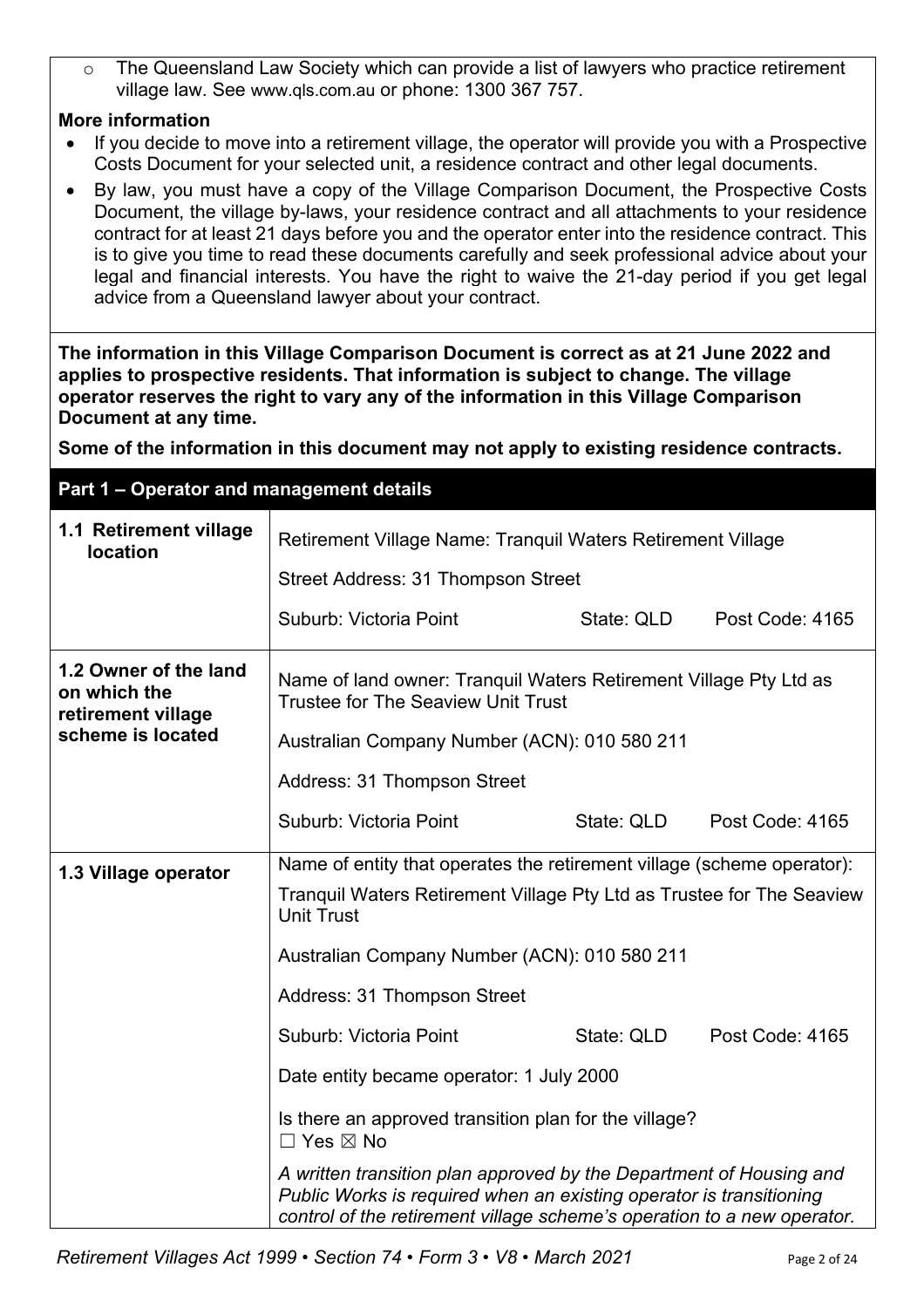|                                                               | Is there an approved closure plan for the village?<br>$\Box$ Yes $\boxtimes$ No<br>A written closure plan approved by the residents of the village (by a                                                                                                                                                                                                                                                |
|---------------------------------------------------------------|---------------------------------------------------------------------------------------------------------------------------------------------------------------------------------------------------------------------------------------------------------------------------------------------------------------------------------------------------------------------------------------------------------|
|                                                               | special resolution at a residents meeting) or by the Department of<br>Housing and Public Works is required if an operator is closing a<br>retirement village scheme. This includes winding down or stopping to<br>operate the village, even temporarily.                                                                                                                                                |
| 1.4 Village                                                   | Name of village management entity and contact details:                                                                                                                                                                                                                                                                                                                                                  |
| management and<br>onsite availability                         | <b>TWRV Management Pty Ltd</b>                                                                                                                                                                                                                                                                                                                                                                          |
|                                                               | Australian Company Number (ACN): 607 366 263                                                                                                                                                                                                                                                                                                                                                            |
|                                                               | Phone: 07 3207 0786<br>Email: info@tranquilwaters.com.au                                                                                                                                                                                                                                                                                                                                                |
|                                                               | An onsite manager (or representative) is available to residents:                                                                                                                                                                                                                                                                                                                                        |
|                                                               | $\boxtimes$ Full time                                                                                                                                                                                                                                                                                                                                                                                   |
|                                                               | Onsite availability includes:                                                                                                                                                                                                                                                                                                                                                                           |
|                                                               | Weekdays: Monday to Friday 10am to 4pm                                                                                                                                                                                                                                                                                                                                                                  |
|                                                               | Weekends: No availability                                                                                                                                                                                                                                                                                                                                                                               |
| <b>1.5 Approved closure</b><br>plans and transition           | Is there an approved transition plan for the village?<br>$\Box$ Yes $\boxtimes$ No                                                                                                                                                                                                                                                                                                                      |
| plans for the<br>retirement village                           | A written transition plan approved by the Department of Housing and<br>Public Works is required when an existing operator is transitioning<br>control of the retirement village scheme's operation to a new operator.                                                                                                                                                                                   |
|                                                               | Is there an approved closure plan for the village?<br>$\Box$ Yes $\boxtimes$ No                                                                                                                                                                                                                                                                                                                         |
|                                                               | A written closure plan approved by the residents of the village (by a<br>special resolution at a residents meeting) or by the Department of<br>Housing and Public Works is required if an operator is closing a<br>retirement village scheme. This includes winding down or stopping to<br>operate the village, even temporarily.                                                                       |
| Part 2 - Age limits                                           |                                                                                                                                                                                                                                                                                                                                                                                                         |
| 2.1 What age limits<br>apply to residents in<br>this village? | Applicants must be 65 years of age or over. However, the village<br>operator may exercise its sole discretion to accept the application of a<br>person who is less than 65 years of age, whom it considers will not<br>derogate from the conduct of the village as premises where older<br>members of the community or retired persons reside and is an<br>appropriate person to reside in the village. |
|                                                               | The village operator reserves the right in the future to vary (by<br>increasing or decreasing) the age limit for residents of the village and<br>to decline an application.                                                                                                                                                                                                                             |
|                                                               | <b>ACCOMMODATION, FACILITIES AND SERVICES</b>                                                                                                                                                                                                                                                                                                                                                           |

# **Part 3 – Accommodation units: Nature of ownership or tenure**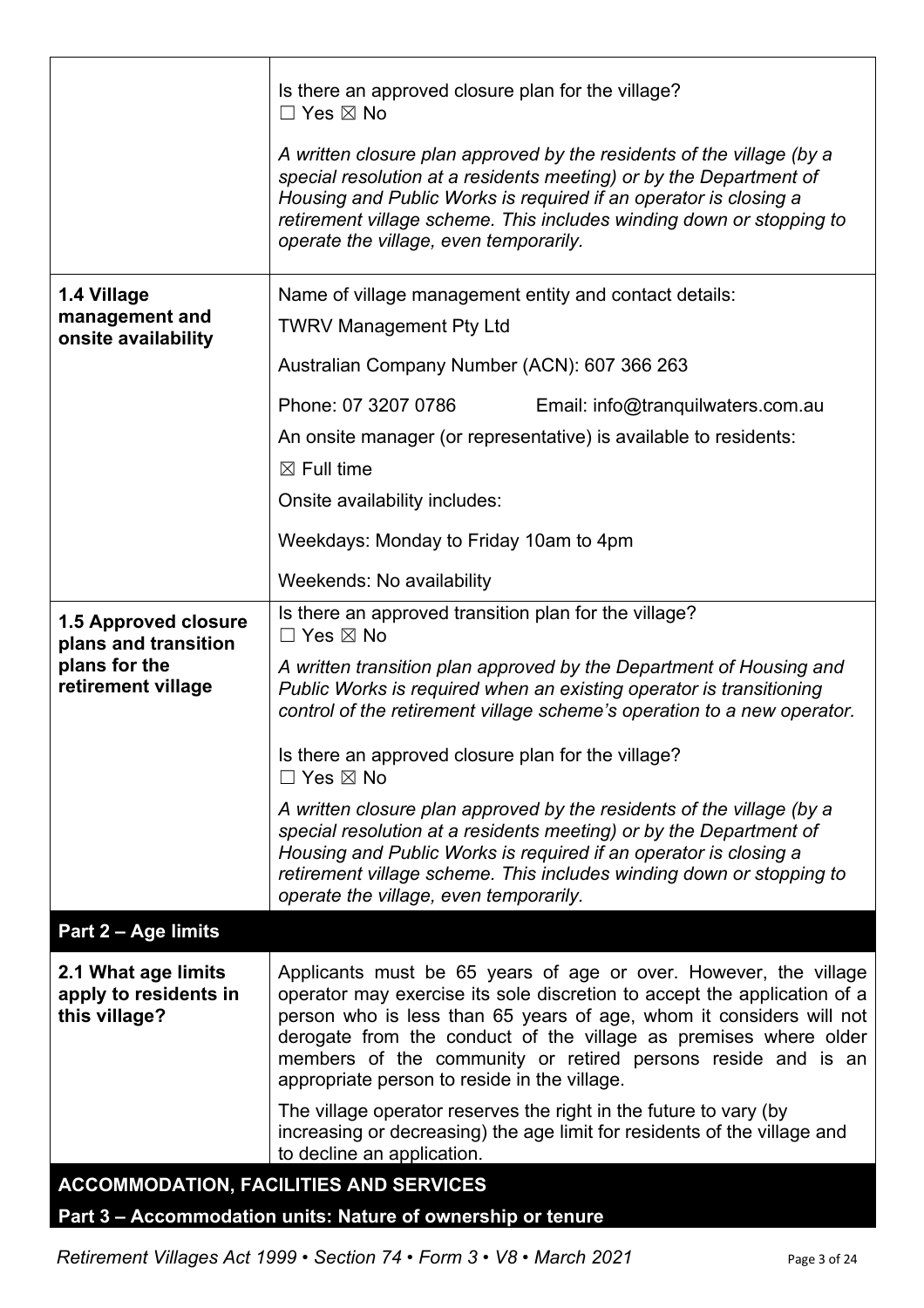| 3.1 Resident                                                                                     |                                                            | Freehold (owner resident)                                                                                                                                                                                                                                                                                                       |                                                       |                                                                           |                |
|--------------------------------------------------------------------------------------------------|------------------------------------------------------------|---------------------------------------------------------------------------------------------------------------------------------------------------------------------------------------------------------------------------------------------------------------------------------------------------------------------------------|-------------------------------------------------------|---------------------------------------------------------------------------|----------------|
| ownership or tenure of<br>the units in the village<br>is:                                        | $\boxtimes$ Lease (non-owner resident)                     |                                                                                                                                                                                                                                                                                                                                 |                                                       |                                                                           |                |
|                                                                                                  | Licence (non-owner resident)                               |                                                                                                                                                                                                                                                                                                                                 |                                                       |                                                                           |                |
|                                                                                                  |                                                            |                                                                                                                                                                                                                                                                                                                                 | Share in company title entity (non-owner resident)    |                                                                           |                |
|                                                                                                  |                                                            |                                                                                                                                                                                                                                                                                                                                 | Unit in unit trust (non-owner resident)               |                                                                           |                |
|                                                                                                  |                                                            | $\boxtimes$ Rental (non-owner resident)                                                                                                                                                                                                                                                                                         |                                                       |                                                                           |                |
|                                                                                                  |                                                            | Other                                                                                                                                                                                                                                                                                                                           |                                                       |                                                                           |                |
|                                                                                                  |                                                            | Note: The village operator reserves the right to grant such occupancy<br>rights in respect of units as the village operator determines in its sole<br>discretion, whether governed by the Retirement Villages Act 1999 (Q)<br>or not.                                                                                           |                                                       |                                                                           |                |
|                                                                                                  | <b>Accommodation types</b>                                 |                                                                                                                                                                                                                                                                                                                                 |                                                       |                                                                           |                |
|                                                                                                  | 3.2 Number of units by<br>accommodation type<br>and tenure |                                                                                                                                                                                                                                                                                                                                 | 2 units in multi-story building over one or 2 levels. | There are 121 units in the village, comprising 119 single story units and |                |
|                                                                                                  | <b>Accommodation</b><br>unit                               | <b>Freehold</b>                                                                                                                                                                                                                                                                                                                 | Leasehold                                             | <b>Licence</b>                                                            | Other - Rental |
|                                                                                                  | Independent living<br>units                                |                                                                                                                                                                                                                                                                                                                                 |                                                       |                                                                           |                |
|                                                                                                  | <b>Studio</b>                                              |                                                                                                                                                                                                                                                                                                                                 |                                                       |                                                                           |                |
|                                                                                                  | One bedroom                                                |                                                                                                                                                                                                                                                                                                                                 | 1                                                     |                                                                           |                |
|                                                                                                  | Two<br>bedrooms/study                                      |                                                                                                                                                                                                                                                                                                                                 | 73                                                    |                                                                           | 1              |
|                                                                                                  | Two bedrooms<br>plus<br>bedroom/study/stu<br>dy nook       |                                                                                                                                                                                                                                                                                                                                 | 46                                                    |                                                                           |                |
|                                                                                                  | Serviced units                                             |                                                                                                                                                                                                                                                                                                                                 |                                                       |                                                                           |                |
|                                                                                                  | <b>Studio</b>                                              |                                                                                                                                                                                                                                                                                                                                 |                                                       |                                                                           |                |
|                                                                                                  | One bedroom                                                |                                                                                                                                                                                                                                                                                                                                 |                                                       |                                                                           |                |
|                                                                                                  | Two bedroom                                                |                                                                                                                                                                                                                                                                                                                                 |                                                       |                                                                           |                |
|                                                                                                  | Three bedroom                                              |                                                                                                                                                                                                                                                                                                                                 |                                                       |                                                                           |                |
|                                                                                                  | Other                                                      |                                                                                                                                                                                                                                                                                                                                 |                                                       |                                                                           |                |
|                                                                                                  | Total number of units                                      |                                                                                                                                                                                                                                                                                                                                 | 120                                                   |                                                                           | 1              |
| <b>Access and design</b>                                                                         |                                                            |                                                                                                                                                                                                                                                                                                                                 |                                                       |                                                                           |                |
| 3.3 What disability<br>access and design<br>features do the units<br>and the village<br>contain? |                                                            | $\boxtimes$ Level access from the street into and between all areas of the unit<br>(i.e. no external or internal steps or stairs) in $\boxtimes$ some units<br>$\boxtimes$ Alternatively, a ramp, elevator or lift allows entry into $\boxtimes$ some units<br>$\boxtimes$ Step-free (hobless) shower in $\boxtimes$ some units |                                                       |                                                                           |                |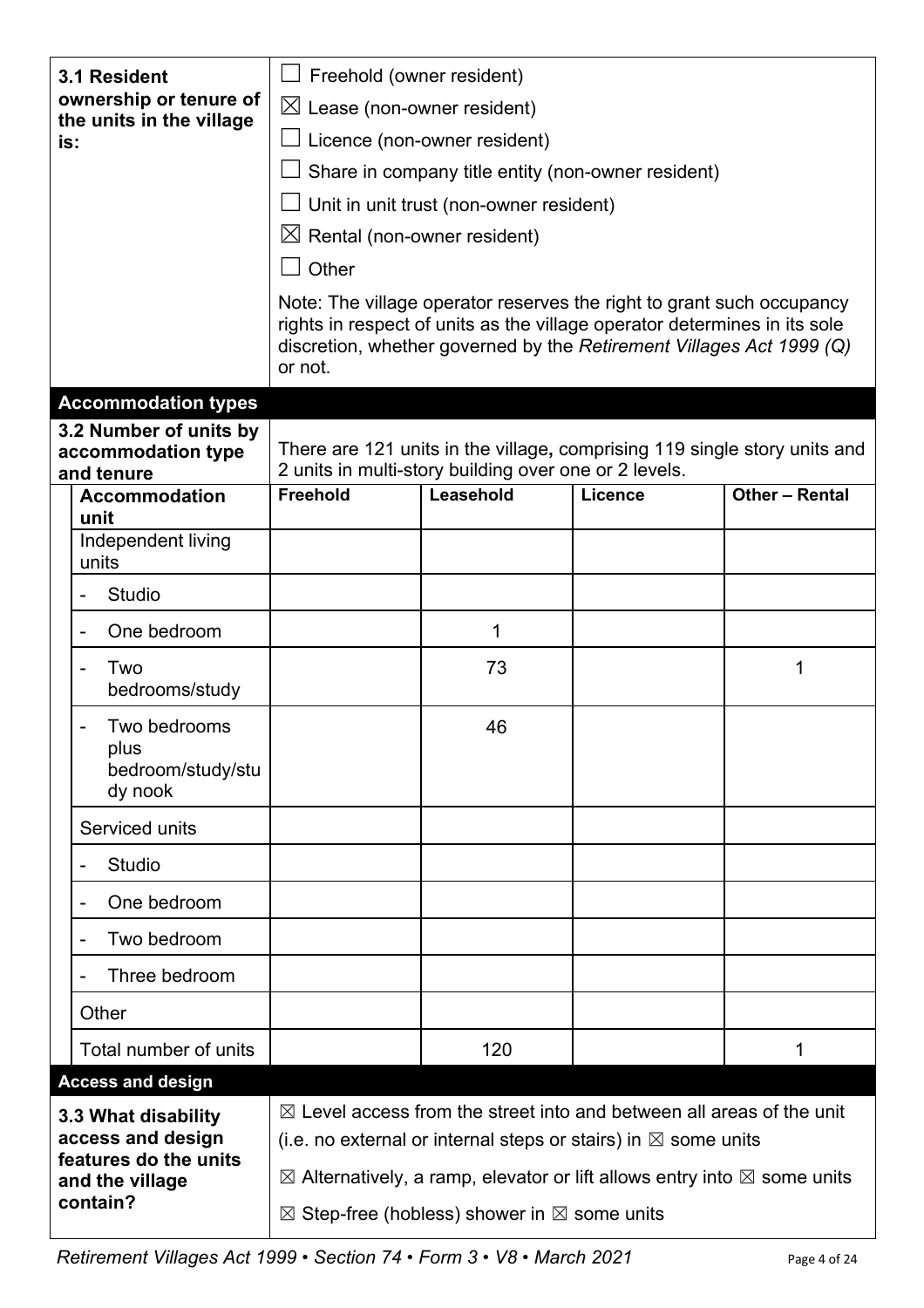|                                                                                                                           | $\boxtimes$ Width of doorways allow for wheelchair access in $\boxtimes$ some units<br>$\boxtimes$ Toilet is accessible in a wheelchair in $\boxtimes$ some units                                                                                                                                                                                                                                                                 |
|---------------------------------------------------------------------------------------------------------------------------|-----------------------------------------------------------------------------------------------------------------------------------------------------------------------------------------------------------------------------------------------------------------------------------------------------------------------------------------------------------------------------------------------------------------------------------|
|                                                                                                                           | $\Box$ Other key features in the units or village that cater for people with<br>disability or assist residents to age in place                                                                                                                                                                                                                                                                                                    |
|                                                                                                                           | $\Box$ None                                                                                                                                                                                                                                                                                                                                                                                                                       |
| Part 4 - Parking for residents and visitors                                                                               |                                                                                                                                                                                                                                                                                                                                                                                                                                   |
| 4.1 What car parking<br>in the village is<br>available for<br>residents?                                                  | $\boxtimes$ All units with own garage or carport attached or adjacent to the unit<br>$\boxtimes$ Other parking e.g. caravan or boat – parking for motorised scooters,<br>cars, motorcycles, boats, water craft, trailers or caravans is available<br>on written application on a "first in" basis, subject to availability,<br>approval by the village operator, entry into a Car Park Licence and<br>payment of applicable fees. |
|                                                                                                                           | Restrictions on resident's car parking include: residents are not allowed<br>to occupy visitor parking and other areas around the village except on<br>a short term basis (less than 3 (three) days) unless the prior agreement<br>of the village operator is obtained in writing.                                                                                                                                                |
| 4.2 Is parking in the<br>village available for<br>visitors?                                                               | $\Box$ No<br>$\boxtimes$ Yes                                                                                                                                                                                                                                                                                                                                                                                                      |
| If yes, parking<br>restrictions include                                                                                   | For lowset units with a driveway, the resident's visitors may park 1<br>vehicle in tandem position in the driveway immediately in front of the<br>unit, but only if there is sufficient room to do so without obstructing any<br>roadways in the village. Otherwise, visitors must park in designated<br>visitor parking areas. No parking on grass is allowed.                                                                   |
| <b>Part 5 - Planning and development</b>                                                                                  |                                                                                                                                                                                                                                                                                                                                                                                                                                   |
| 5.1 Is construction or                                                                                                    | Year village construction started: 2000                                                                                                                                                                                                                                                                                                                                                                                           |
| development of the<br>village complete?                                                                                   | $\boxtimes$ Fully developed / completed                                                                                                                                                                                                                                                                                                                                                                                           |
|                                                                                                                           | $\Box$ Partially developed / completed                                                                                                                                                                                                                                                                                                                                                                                            |
|                                                                                                                           | $\Box$ Construction yet to commence                                                                                                                                                                                                                                                                                                                                                                                               |
|                                                                                                                           | The village operator reserves the right to further develop or redevelop<br>all or part of the village in the future.                                                                                                                                                                                                                                                                                                              |
| 5.2 Construction,<br>development<br>applications and<br>development<br>approvals<br>Provide details and                   | Provide detail of any construction, development or redevelopment<br>relating to the retirement village land, including details of any related<br>development approval or development applications in accordance with<br>the Planning Act 2016                                                                                                                                                                                     |
| timeframe of                                                                                                              | Not applicable.                                                                                                                                                                                                                                                                                                                                                                                                                   |
| development or<br>proposed development,<br>including the final<br>number and types of<br>units and any new<br>facilities. | Note: The village operator reserves the right to further develop or<br>redevelop all or part of the village in the future.                                                                                                                                                                                                                                                                                                        |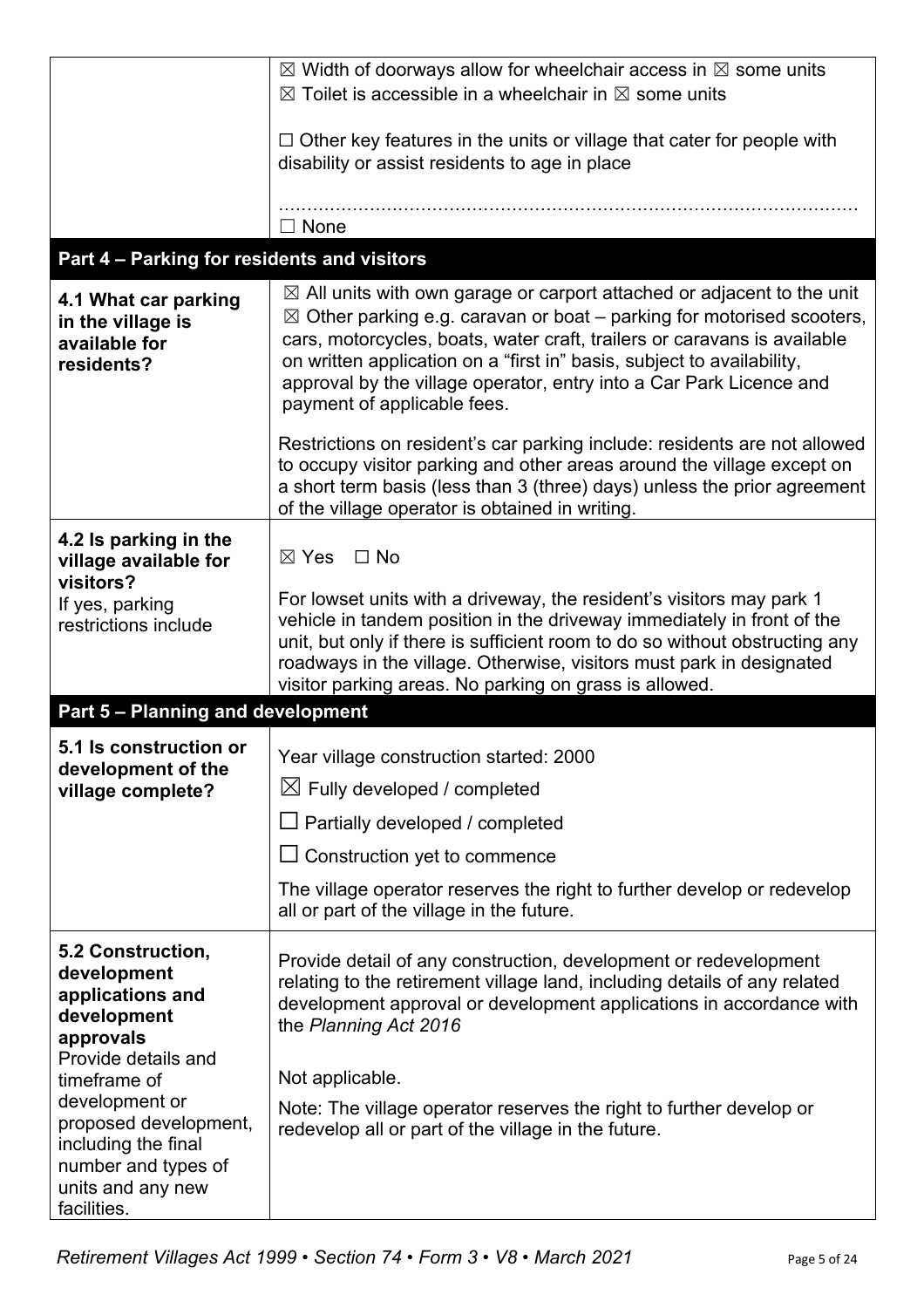| 5.3 Redevelopment<br>plan under the<br><b>Retirement Villages</b><br>Act 1999                                                                                                                                                                                      | Is there an approved redevelopment plan for the village under the<br><b>Retirement Villages Act?</b><br>$\boxtimes$ No<br>Yes<br>The Retirement Villages Act may require a written redevelopment plan<br>for certain types of redevelopment of the village and this is different to<br>a development approval. A redevelopment plan must be approved by<br>the residents of the village (by a special resolution at a residents<br>meeting) or by the Department of Housing and Public Works.<br>Note: see notice at end of document regarding inspection of the<br>development approval documents. |                                                                                                                                                                                                                                                                                                                                                                      |  |  |
|--------------------------------------------------------------------------------------------------------------------------------------------------------------------------------------------------------------------------------------------------------------------|-----------------------------------------------------------------------------------------------------------------------------------------------------------------------------------------------------------------------------------------------------------------------------------------------------------------------------------------------------------------------------------------------------------------------------------------------------------------------------------------------------------------------------------------------------------------------------------------------------|----------------------------------------------------------------------------------------------------------------------------------------------------------------------------------------------------------------------------------------------------------------------------------------------------------------------------------------------------------------------|--|--|
| Part 6 - Facilities onsite at the village                                                                                                                                                                                                                          |                                                                                                                                                                                                                                                                                                                                                                                                                                                                                                                                                                                                     |                                                                                                                                                                                                                                                                                                                                                                      |  |  |
| 6.1 The following<br>facilities are currently<br>available to residents:                                                                                                                                                                                           | $\boxtimes$ Activities or games room<br>$\boxtimes$ Arts and crafts room<br>(stocked by residents)<br>$\boxtimes$ Auditorium<br>$\boxtimes$ BBQ area outdoors<br>$\boxtimes$ Billiards room<br>Bowling green<br>Business centre (e.g.<br>computers, printers, internet<br>access)<br>Chapel / prayer room<br><b>Communal laundries</b><br>$\boxtimes$ Community room or centre<br>Dining room<br>$\boxtimes$ Gardens<br>$\boxtimes$ Gym<br>$\boxtimes$ Hairdressing or beauty<br>room (user-pays basis)                                                                                             | $\boxtimes$ Medical consultation room<br>Restaurant<br>Shop<br>$\boxtimes$ Swimming pool [outdoor]<br>[heated]<br>Separate lounge in community<br>centre<br>Spa<br>$\boxtimes$ Storage area for boats / caravans<br>Tennis court<br>$\boxtimes$ Village bus or transport<br>$\boxtimes$ Workshop<br>$\boxtimes$ Other: 2 bars (stocked and<br>operated by residents) |  |  |
| $\boxtimes$ Library (books provided by<br>residents)<br>Details about any facility that is not funded from the General Services Charge paid by residents or<br>if there are any restrictions on access or sharing of facilities (e.g. with an aged care facility). |                                                                                                                                                                                                                                                                                                                                                                                                                                                                                                                                                                                                     |                                                                                                                                                                                                                                                                                                                                                                      |  |  |

See comments above.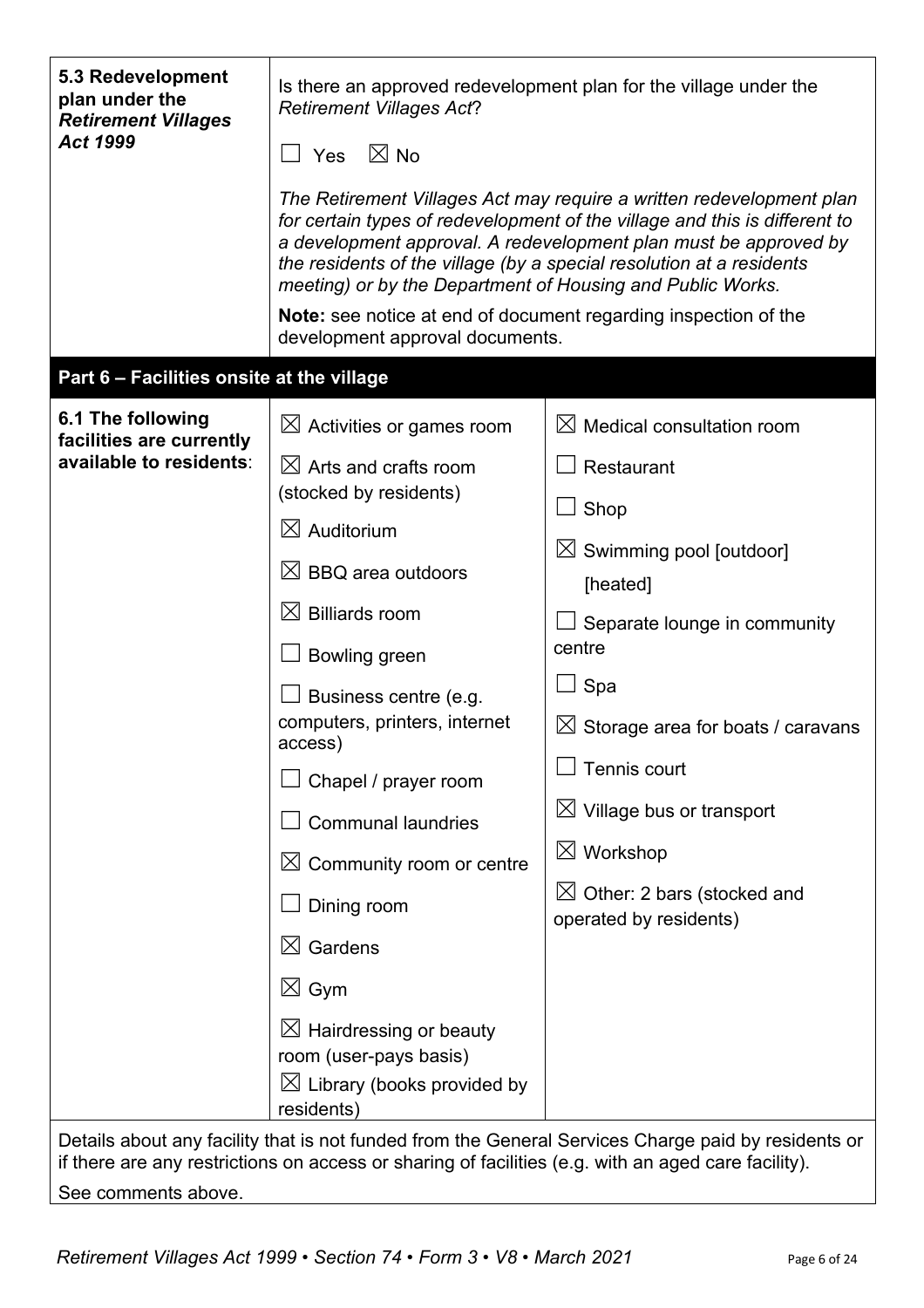| 6.2 Does the village<br>have an onsite,<br>attached, adjacent or<br>co-located residential<br>aged care facility?         |                                                                                                                                                                                                                                                                                                                                                                                                                                                                                                                                                        | $\boxtimes$ No<br>$\Box$ Yes                                                                                                                                                                                                                                                                                                                                                                                                                                                                                |  |  |  |
|---------------------------------------------------------------------------------------------------------------------------|--------------------------------------------------------------------------------------------------------------------------------------------------------------------------------------------------------------------------------------------------------------------------------------------------------------------------------------------------------------------------------------------------------------------------------------------------------------------------------------------------------------------------------------------------------|-------------------------------------------------------------------------------------------------------------------------------------------------------------------------------------------------------------------------------------------------------------------------------------------------------------------------------------------------------------------------------------------------------------------------------------------------------------------------------------------------------------|--|--|--|
|                                                                                                                           | <b>Note:</b> Aged care facilities are not covered by the Retirement Villages Act 1999 (Qld). The<br>retirement village operator cannot keep places free or guarantee places in aged care for residents<br>of the retirement village. To enter a residential aged care facility, you must be assessed as eligible<br>by an Aged Care Assessment Team (ACAT) in accordance with the Aged Care Act 1997 (Cwth).<br>Exit fees may apply when you move from your retirement village unit to other accommodation and<br>may involve entering a new contract. |                                                                                                                                                                                                                                                                                                                                                                                                                                                                                                             |  |  |  |
| <b>Part 7 - Services</b>                                                                                                  |                                                                                                                                                                                                                                                                                                                                                                                                                                                                                                                                                        |                                                                                                                                                                                                                                                                                                                                                                                                                                                                                                             |  |  |  |
| 7.1 What services are<br>provided to all village<br>residents (funded from<br>the General Services<br>Charge fund paid by |                                                                                                                                                                                                                                                                                                                                                                                                                                                                                                                                                        | General Services are the services provided, or made available, to all<br>residents of the village, associated with any outgoings, costs and<br>expenses in connection with the ownership, control, operation,<br>management and administration of the village and the retirement village<br>scheme, including but not limited to:                                                                                                                                                                           |  |  |  |
| residents)?                                                                                                               | a)                                                                                                                                                                                                                                                                                                                                                                                                                                                                                                                                                     | all rates and taxes including GST and carbon taxes (if any), (to the<br>extent they are not prohibited at law from recovery from the<br>resident), charges, assessments, duties, impositions and fees<br>levied, assessed or charged by any public, municipal,<br>governmental or semi governmental agency in respect of the<br>village;                                                                                                                                                                    |  |  |  |
|                                                                                                                           | b)                                                                                                                                                                                                                                                                                                                                                                                                                                                                                                                                                     | all charges for mechanical and electrical services, fire, water, gas,<br>oil, telecommunications, sewerage, waste disposal and other<br>services supplied to the village and for the day-to-day maintenance<br>of all associated infrastructure (including but not limited to)<br>detention basins, water treatment, piping, plumbing, filtration,<br>sewerage, stormwater, lifts, ventilation, building systems and<br>associated software and other services and installations located in<br>the village; |  |  |  |
|                                                                                                                           | $\mathsf{c})$                                                                                                                                                                                                                                                                                                                                                                                                                                                                                                                                          | all insurance premiums and any excesses payable by the village<br>operator in respect of the village and the retirement village scheme<br>against such risks as the village operator deems necessary or<br>desirable from time to time, including but not limited to public risk<br>and liability, office bearers liability, management liability, fire,<br>lightning, storm, tempest, water, earthquake, malicious act,<br>explosion, impact and riot or civil commotion;                                  |  |  |  |
|                                                                                                                           | $\mathsf{d}$                                                                                                                                                                                                                                                                                                                                                                                                                                                                                                                                           | the costs of all services provided to residents of the village by the<br>village operator or any manager, caretaker, employee, lifestyle<br>care coordinator or independent contractor employed or engaged<br>by the village operator;                                                                                                                                                                                                                                                                      |  |  |  |
|                                                                                                                           | e)                                                                                                                                                                                                                                                                                                                                                                                                                                                                                                                                                     | the costs of minor repairs and day-to-day maintenance and<br>cleaning (including preventative maintenance) necessary to keep<br>the village in good order and condition, including provision at the<br>discretion of the village operator for future contingencies;                                                                                                                                                                                                                                         |  |  |  |
|                                                                                                                           | f                                                                                                                                                                                                                                                                                                                                                                                                                                                                                                                                                      | all costs of the day-to-day maintenance of the exterior of all units<br>in the village (and potentially some items within units where agreed                                                                                                                                                                                                                                                                                                                                                                |  |  |  |

 $\mathbf{r}$ 

7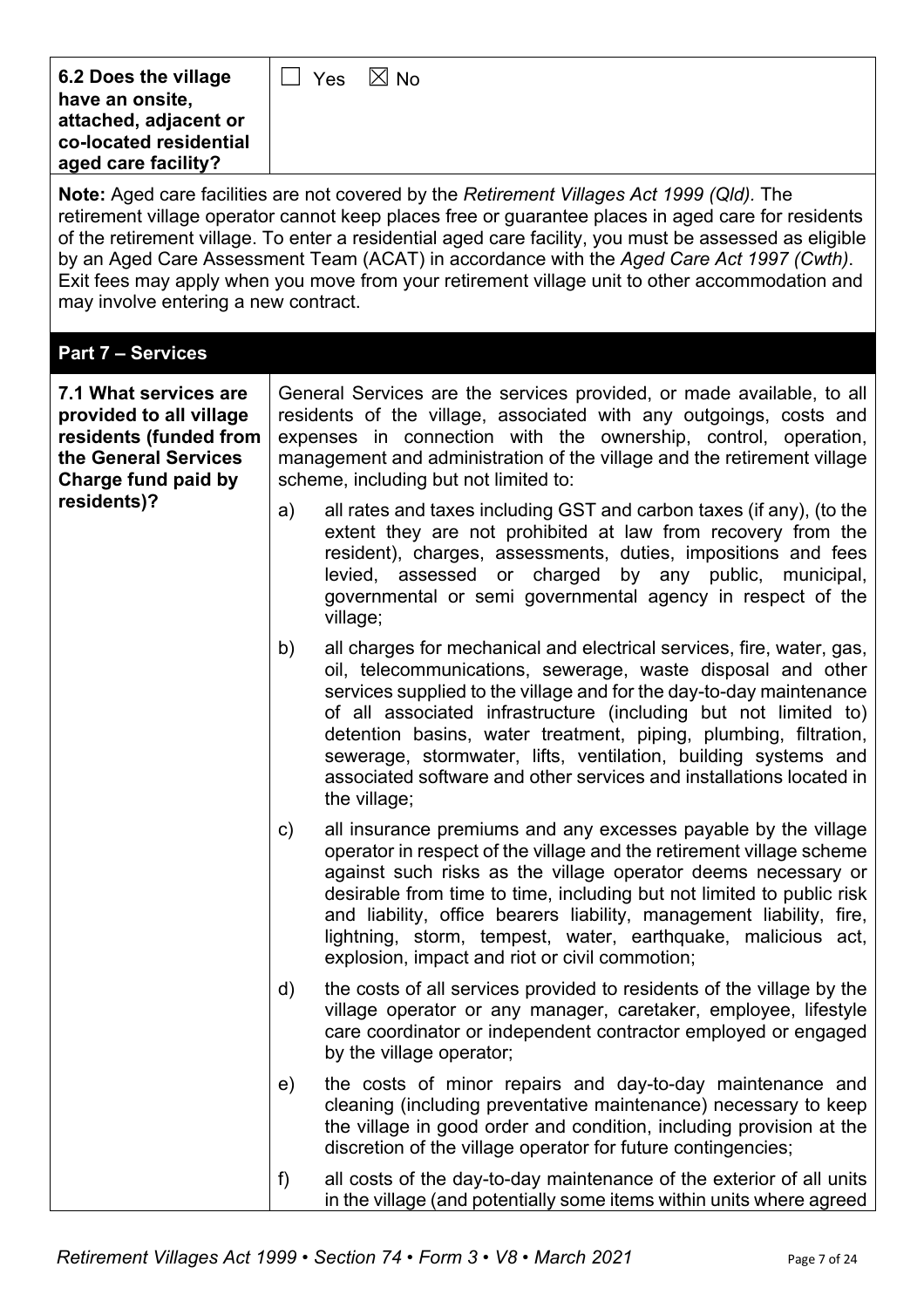|              | by the village operator) and the interior and exterior of all buildings<br>and other improvements in common use by residents of the village;                                                                                                                                                                                                                                                                                                                                                                                                                                                                                                        |
|--------------|-----------------------------------------------------------------------------------------------------------------------------------------------------------------------------------------------------------------------------------------------------------------------------------------------------------------------------------------------------------------------------------------------------------------------------------------------------------------------------------------------------------------------------------------------------------------------------------------------------------------------------------------------------|
| g)           | all costs of the day-to-day maintenance and caretaking of the<br>gardens, landscaped areas, retaining walls, lawns, pathways,<br>roads, ponds, detention basins, stormwater quality improvement<br>devices and features and other parts of the communal facilities<br>including tools, plant and gardening equipment;                                                                                                                                                                                                                                                                                                                               |
| h)           | all costs of the control, monitoring and eradication of pests in the<br>village (apart from termites, this excludes units);                                                                                                                                                                                                                                                                                                                                                                                                                                                                                                                         |
| i)           | all costs of the signage, day-to-day maintenance, testing and<br>monitoring of any fire fighting, protection and prevention equipment<br>installed in the village, including but not limited to fire panels,<br>booster systems, fire pumps, sprinkler systems, hydrants, lighting,<br>fire extinguishers and smoke detectors and general village<br>signage;                                                                                                                                                                                                                                                                                       |
| j)           | the costs of salaries and wages, day-to-day maintenance, software<br>systems, monitoring and responding to the emergency alarm<br>system and the other security services, CCTV and emergency<br>care services provided to residents of the village either internally<br>or externally;                                                                                                                                                                                                                                                                                                                                                              |
| $\mathsf{k}$ | the outgoings, costs and expenses in respect of the operation and<br>day-to-day maintenance of the bus (if any) used to provide<br>transport services to residents of the village and any other village<br>vehicles or motorised transport, including but not limited to<br>cleaning, insurance, registration, servicing, oil, petrol, tolls and the<br>salaries and wages paid to drivers;                                                                                                                                                                                                                                                         |
| $\vert$      | all payments made or benefits provided to or in respect of any<br>manager, caretaker, employee, lifestyle care coordinator or<br>independent contractor employed or engaged by the village<br>operator in connection with the village or the retirement village<br>scheme including but not limited to wages and salaries,<br>superannuation contributions, sick leave, holiday leave, long<br>service leave, payroll tax, workers' compensation insurance<br>premiums, dismissal, parental leave and other statutory taxes and<br>charges, any costs associated with any form of industrial<br>agreements, staff amenities, training and seminars; |
| m)           | all costs in respect of the provision of accommodation to any<br>manager, caretaker, employee, lifestyle care coordinator or<br>independent contractor employed or engaged by the village<br>operator in connection with the village or the retirement village<br>scheme;                                                                                                                                                                                                                                                                                                                                                                           |
| n)           | expenditure incurred in carrying on the business and operations of<br>the village operator that relates to the ownership, operation,<br>management or administration of the village or the retirement<br>village scheme;                                                                                                                                                                                                                                                                                                                                                                                                                            |
| $\circ)$     | the costs of management, administration, secretarial, legal, audit,<br>book-keeping, accounting and banking services provided in<br>connection with the village and the retirement village scheme,<br>including office equipment, postage, printing,<br>stationery,<br>photocopying, couriers and a reasonable share of any off-site<br>management and administration costs;                                                                                                                                                                                                                                                                        |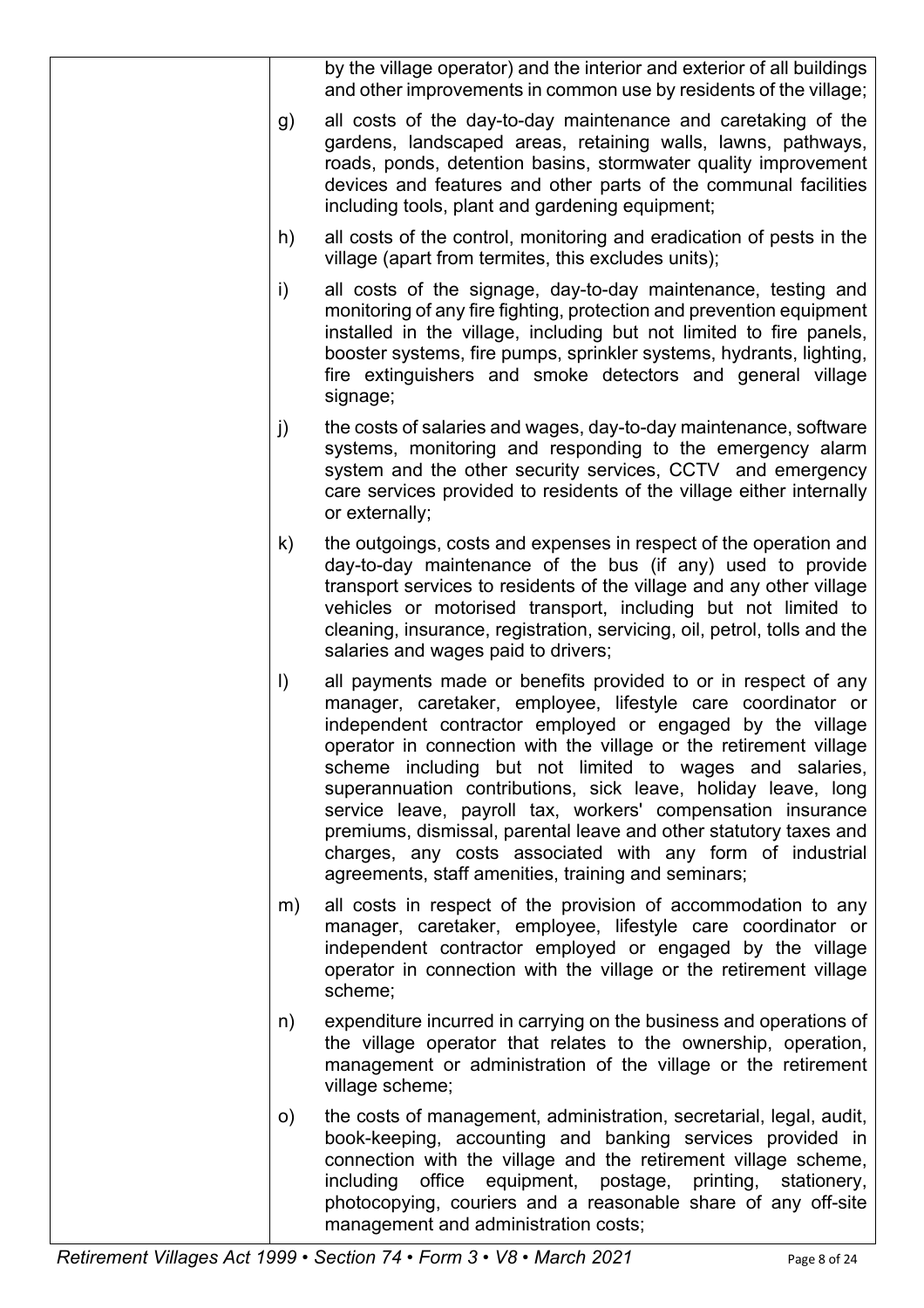|                                       | p)  | all costs of complying with the requirements of any government or<br>statutory authority in connection with the ownership, operation,<br>management and administration of the village and the retirement<br>village scheme;                                                                                                                                 |
|---------------------------------------|-----|-------------------------------------------------------------------------------------------------------------------------------------------------------------------------------------------------------------------------------------------------------------------------------------------------------------------------------------------------------------|
|                                       | q)  | the fees of any auditor engaged to resolve any dispute between<br>the village operator and one or more residents in respect of the<br>reasonableness or fairness of the calculation of the general<br>services charges;                                                                                                                                     |
|                                       | r)  | any deficit or surplus carried forward from any previous accounting<br>period;                                                                                                                                                                                                                                                                              |
|                                       | s)  | any costs associated with the day-to-day maintenance of any<br>water features, fish tanks, spa, swimming pool(s), including but not<br>limited to all consumables, chemicals, materials, gas, electricity,<br>salaries and wages;                                                                                                                           |
|                                       | t)  | any costs associated with refuse collection and disposal, including<br>refuse collection from village bin enclosures and disposal off site;                                                                                                                                                                                                                 |
|                                       | u)  | any other expenditure properly incurred in respect of the<br>ownership, operation, management or administration of the village<br>or the retirement village scheme;                                                                                                                                                                                         |
|                                       | V)  | any costs of maintenance of cables, conduits, coaxial, amplifiers,<br>storage backup and equipment for any village communication,<br>security and technology system including but not limited to the<br>telephone, fibre optic, IP, IPTV, Foxtel, Wi-Fi, TV, MATV, CCTV,<br>servers and recording equipment or any other service provided in<br>the future; |
|                                       | w)  | any costs of obtaining the opinions or reports of experts or<br>consultants;                                                                                                                                                                                                                                                                                |
|                                       | X)  | services the village operator provides to residents of the village<br>(except for services which are directly charged to a resident under<br>the resident's residence contract or the Act);                                                                                                                                                                 |
|                                       | y)  | security services provided by third parties;                                                                                                                                                                                                                                                                                                                |
|                                       |     | but excluding amounts payable:                                                                                                                                                                                                                                                                                                                              |
|                                       | Z)  | directly by a resident under the resident's residence contract or the<br>Act;                                                                                                                                                                                                                                                                               |
|                                       | aa) | for or towards maintaining and repairing the village's capital items<br>that are properly payable out of the Maintenance Reserve Fund;<br>and                                                                                                                                                                                                               |
|                                       | bb) | for or towards replacing the village's capital items that are properly<br>payable out of the Capital Replacement Fund.                                                                                                                                                                                                                                      |
| 7.2 Are optional                      |     | $\boxtimes$ Yes<br>$\Box$ No                                                                                                                                                                                                                                                                                                                                |
| personal services<br>provided or made |     | The Scheme Operator may make one or more optional Personal                                                                                                                                                                                                                                                                                                  |
| available to residents                |     | Services available to residents of the Village from time to time, on a                                                                                                                                                                                                                                                                                      |
| on a user-pays basis?                 |     | fee-for-service basis. One or more Personal Services may be supplied                                                                                                                                                                                                                                                                                        |
|                                       |     | by third parties. Details of Personal Services currently made available<br>by the Scheme Operator (if any) are available from the Scheme                                                                                                                                                                                                                    |
|                                       |     | Operator upon request.                                                                                                                                                                                                                                                                                                                                      |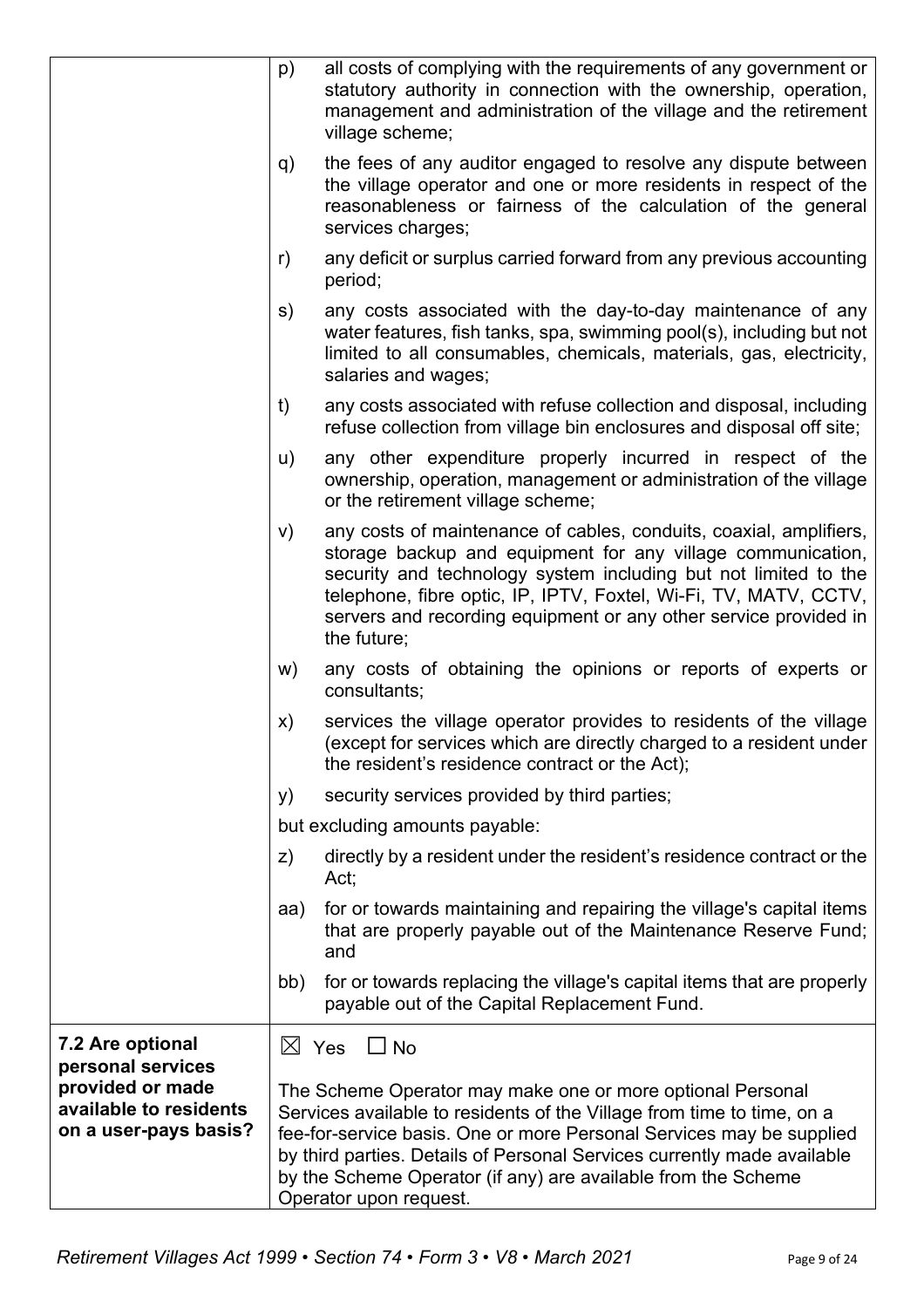| 7.3 Does the<br>retirement village<br>operator provide<br>government funded<br>home care services | $\Box$ Yes, the operator is an Approved Provider of home care under the<br>Aged Care Act 1997 (Registered Accredited Care Supplier - RACS ID                                                                                                                                                                                                                                                                                                                                                           |  |  |
|---------------------------------------------------------------------------------------------------|--------------------------------------------------------------------------------------------------------------------------------------------------------------------------------------------------------------------------------------------------------------------------------------------------------------------------------------------------------------------------------------------------------------------------------------------------------------------------------------------------------|--|--|
| under the Aged Care<br>Act 1997 (Cwth)?                                                           | $\Box$ Yes, home care is provided in association with an Approved<br>Provider                                                                                                                                                                                                                                                                                                                                                                                                                          |  |  |
|                                                                                                   |                                                                                                                                                                                                                                                                                                                                                                                                                                                                                                        |  |  |
|                                                                                                   | $\boxtimes$ No, the operator does not provide home care services, residents<br>can arrange their own home care services                                                                                                                                                                                                                                                                                                                                                                                |  |  |
|                                                                                                   | Note: Some residents may be eligible to receive a Home Care Package, or a Commonwealth<br>Home Support Program subsidised by the Commonwealth Government if assessed as eligible by<br>an aged care assessment team (ACAT) under the Aged Care Act 1997 (Cwth). These home care<br>services are not covered by the Retirement Villages Act 1999 (Qld).<br>Residents can choose their own approved Home Care Provider and are not obliged to use<br>the retirement village provider, if one is offered. |  |  |
| Part 8 - Security and emergency systems                                                           |                                                                                                                                                                                                                                                                                                                                                                                                                                                                                                        |  |  |
| 8.1 Does the village<br>have a security<br>system?                                                | $\boxtimes$ Yes<br>$\Box$ No                                                                                                                                                                                                                                                                                                                                                                                                                                                                           |  |  |
| If yes:<br>the security system                                                                    | CCTV in selected Community Centre areas and front gate, recorded<br>onsite only.                                                                                                                                                                                                                                                                                                                                                                                                                       |  |  |
| details are:<br>the security system<br>$\bullet$<br>is monitored<br>between:                      | Is recorded 24 hours, 7 days per week, but is not monitored.                                                                                                                                                                                                                                                                                                                                                                                                                                           |  |  |
| 8.2 Does the village<br>have an emergency<br>help system?                                         | 」No<br>$\boxtimes$ Yes - all residents<br>Optional                                                                                                                                                                                                                                                                                                                                                                                                                                                     |  |  |
| If yes or optional:<br>the emergency help<br>system details are:                                  | Offsite 24 hour Vital Call emergency alert button. Pendants and<br>additional buttons are available at resident request and cost. The repair<br>and replacement (including batteries) of emergency personal pendants<br>is a resident responsibility.                                                                                                                                                                                                                                                  |  |  |
|                                                                                                   | The resident must at all times have an operative phone service in the<br>unit, so the village operator can maintain and have monitored a general<br>emergency call system 24 hours a day, seven days a week. It is the<br>resident's responsibility and cost to ensure the phone is connected. The<br>emergency call service is for emergencies only and residents may be<br>charged a service fee for any calls made that are not genuine<br>emergencies.                                             |  |  |
| the emergency help<br>system is monitored                                                         | The basis of monitoring of the nurse call system which is monitored<br>externally will be funded by general services charges for the village.                                                                                                                                                                                                                                                                                                                                                          |  |  |
| between:                                                                                          | 24 hours, 7 days per week.                                                                                                                                                                                                                                                                                                                                                                                                                                                                             |  |  |
| 8.3 Does the village<br>have equipment that<br>provides for the safety                            | $\boxtimes$ Yes<br>$\Box$ No                                                                                                                                                                                                                                                                                                                                                                                                                                                                           |  |  |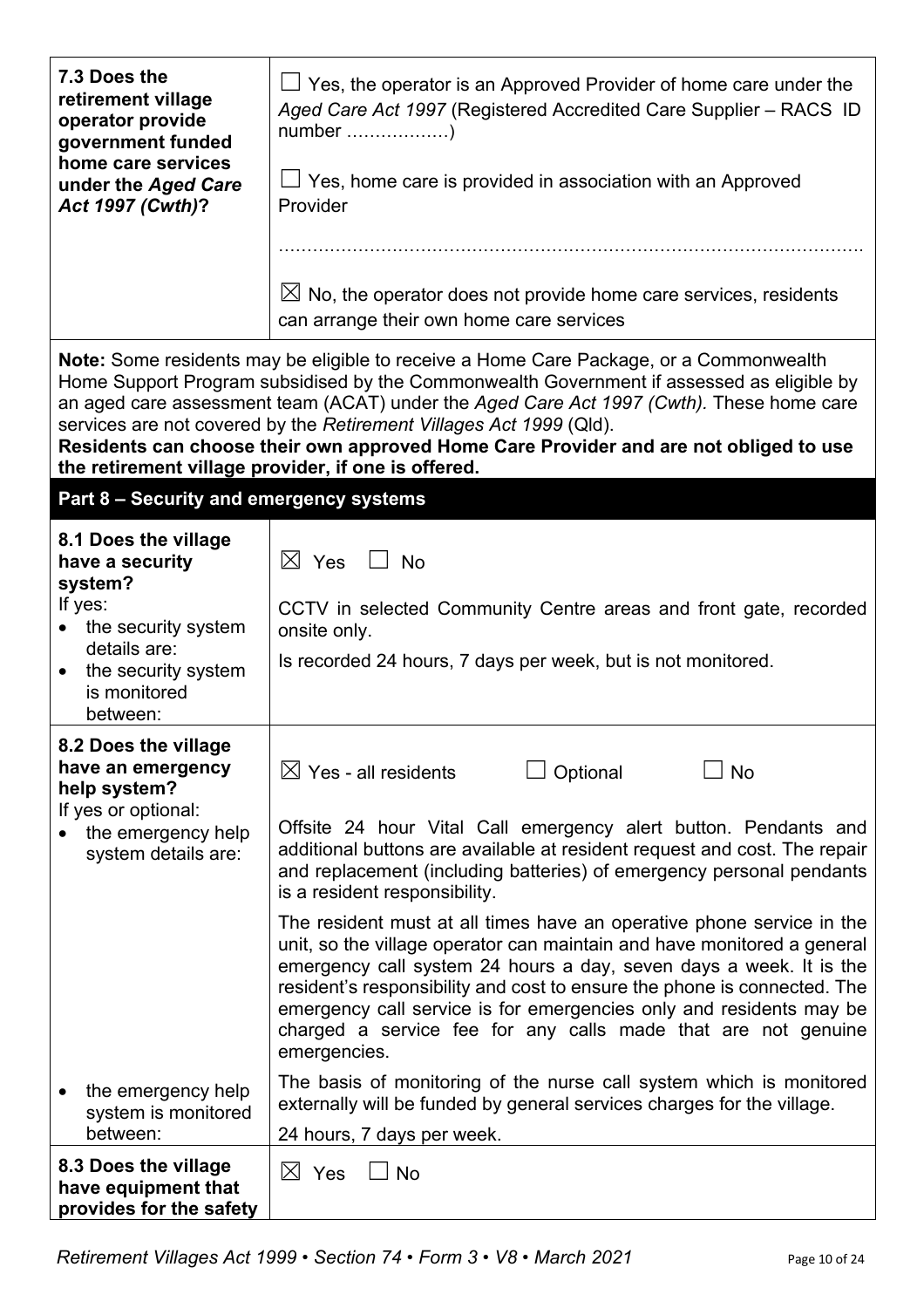First aid kit and defibrillator located in Community Centre. First aid kit located in resident workshop. Basic first aid in village bus.

# **COSTS AND FINANCIAL MANAGEMENT**

#### **Part 9 – Ingoing contribution - entry costs to live in the village**

*An ingoing contribution is the amount a prospective resident must pay under a residence contract to secure a right to reside in the retirement village. The ingoing contribution is also referred to as the sale price or purchase price. It does not include ongoing charges such as rent or other recurring fees.*

| 9.1 What is the                                                                                                                                                                                                                     | <b>Accommodation Unit</b>                                                                        | Range of ingoing contribution                                                                                                                                                                                                                                                                   |  |  |
|-------------------------------------------------------------------------------------------------------------------------------------------------------------------------------------------------------------------------------------|--------------------------------------------------------------------------------------------------|-------------------------------------------------------------------------------------------------------------------------------------------------------------------------------------------------------------------------------------------------------------------------------------------------|--|--|
| estimated ingoing                                                                                                                                                                                                                   | Independent living units                                                                         |                                                                                                                                                                                                                                                                                                 |  |  |
| contribution (sale                                                                                                                                                                                                                  | <b>Studio</b><br>$\overline{a}$                                                                  |                                                                                                                                                                                                                                                                                                 |  |  |
| price) range for all<br>types of units in the                                                                                                                                                                                       | One bedroom<br>$\qquad \qquad \blacksquare$                                                      |                                                                                                                                                                                                                                                                                                 |  |  |
| village                                                                                                                                                                                                                             | Two bedrooms/study                                                                               | \$530,000 to \$700,000                                                                                                                                                                                                                                                                          |  |  |
|                                                                                                                                                                                                                                     | Two bedrooms plus<br>$\overline{a}$<br>bedroom/study/study<br>nook                               | \$700,000 to \$1,400,000                                                                                                                                                                                                                                                                        |  |  |
|                                                                                                                                                                                                                                     | Serviced units                                                                                   |                                                                                                                                                                                                                                                                                                 |  |  |
|                                                                                                                                                                                                                                     | Studio                                                                                           |                                                                                                                                                                                                                                                                                                 |  |  |
|                                                                                                                                                                                                                                     | One bedroom                                                                                      |                                                                                                                                                                                                                                                                                                 |  |  |
|                                                                                                                                                                                                                                     | Two bedrooms                                                                                     |                                                                                                                                                                                                                                                                                                 |  |  |
|                                                                                                                                                                                                                                     | Three bedrooms                                                                                   |                                                                                                                                                                                                                                                                                                 |  |  |
|                                                                                                                                                                                                                                     | Other                                                                                            |                                                                                                                                                                                                                                                                                                 |  |  |
|                                                                                                                                                                                                                                     | <b>Full range of ingoing</b><br>contributions for all<br>unit types                              | \$530,000 to \$1,400,000                                                                                                                                                                                                                                                                        |  |  |
|                                                                                                                                                                                                                                     | Note:<br>to the resident (see Item 9.2 for details).<br>price of certain variations to the unit. | The ingoing contributions above represent "Standard Ingoing<br>Contributions", i.e. assuming that the "Standard Option" applies<br>The ingoing contributions above may include the cost, value or                                                                                               |  |  |
| 9.2 Are there different<br>financial options<br>available for paying<br>the ingoing<br>contribution and exit<br>fee or other fees and<br>charges under a<br>residence contract?<br>If yes: specify or set out<br>in a table how the | $\boxtimes$<br>Yes<br><b>No</b><br>follows:                                                      | Two different lease options apply at the village. Depending on the<br>applicable lease option, residents may pay a lower ingoing contribution<br>upon entry to the village, in return for paying a higher exit fee upon<br>departure from the village. These lease options may be summarised as |  |  |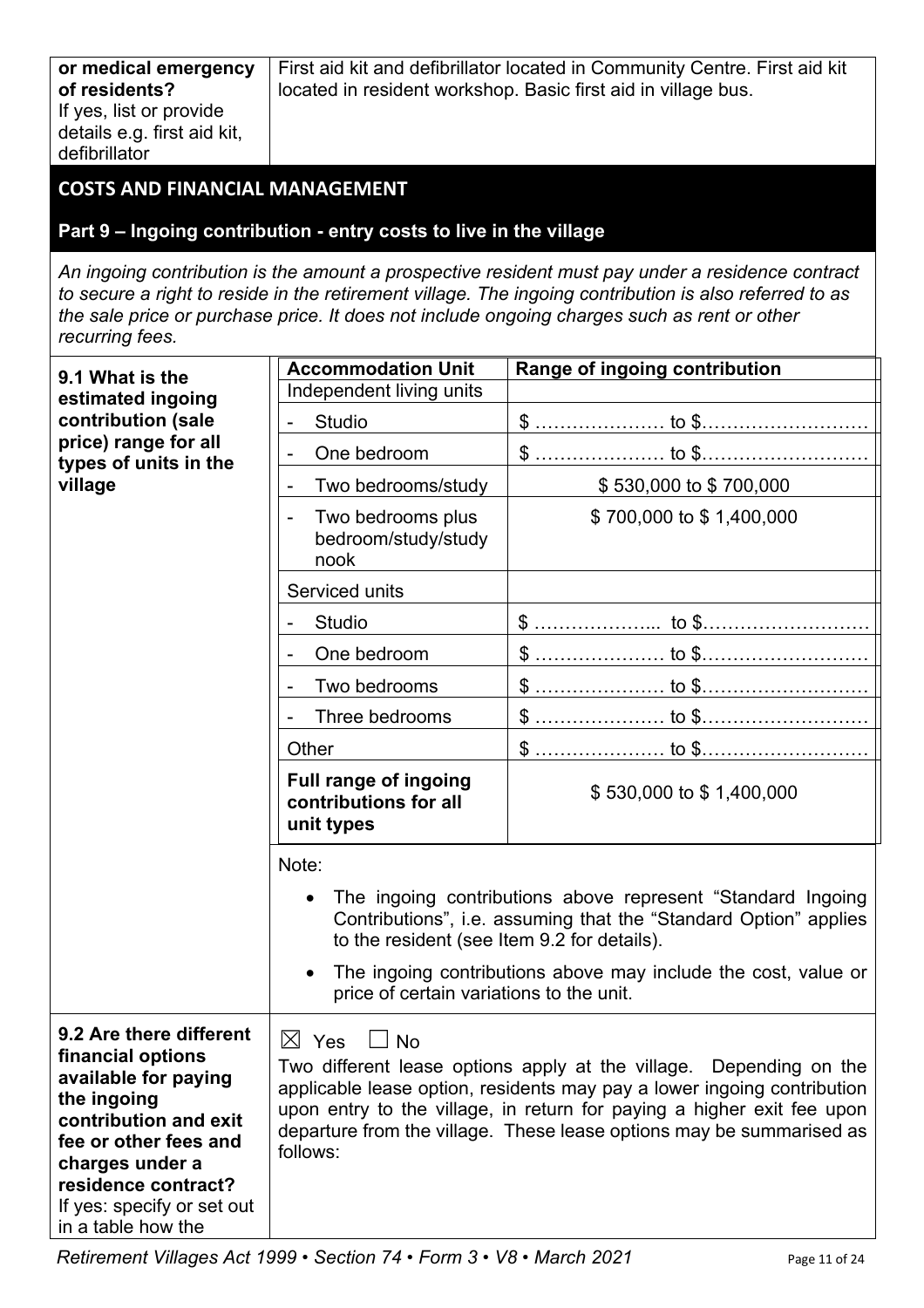| contract options work<br>e.g. pay a higher<br>ingoing contribution and<br>less or no exit fee. | Lease Option                                                                                                                                                                                                                                                                                                                                                                        | Percentage of<br>Standard<br>Ingoing<br>Contribution<br>payable | <b>Relevant Exit</b><br>Fee Table -<br>refer Item 11.1 | <b>Maximum Exit</b><br>Fee<br>Percentage<br>(based on your<br>Standard<br>Ingoing<br>Contribution) |  |
|------------------------------------------------------------------------------------------------|-------------------------------------------------------------------------------------------------------------------------------------------------------------------------------------------------------------------------------------------------------------------------------------------------------------------------------------------------------------------------------------|-----------------------------------------------------------------|--------------------------------------------------------|----------------------------------------------------------------------------------------------------|--|
|                                                                                                | Standard<br>Option                                                                                                                                                                                                                                                                                                                                                                  | 100%                                                            | Table A                                                | 36%                                                                                                |  |
|                                                                                                | 20% Discount<br>Option                                                                                                                                                                                                                                                                                                                                                              | 80%                                                             | Table B                                                | 56%                                                                                                |  |
|                                                                                                | The 20% Discount Option may only apply to a resident with the village<br>operator's consent, which may be given or withheld at the sole discretion<br>The village operator reserves the right at any time to vary the lease<br>options it offers, the percentages and method of calculating the exit fee<br>(including to any subsequent resident of your unit). Any such variation |                                                                 |                                                        |                                                                                                    |  |
| 9.3 What other entry<br>costs do residents<br>need to pay?                                     | $\Box$ Transfer or stamp duty<br>$\Box$ Costs related to your residence contract<br>□ Costs related to any other contract e.g.<br>Advance payment of General Services Charge                                                                                                                                                                                                        |                                                                 |                                                        |                                                                                                    |  |
|                                                                                                | $\boxtimes$ Other costs:                                                                                                                                                                                                                                                                                                                                                            |                                                                 |                                                        |                                                                                                    |  |
|                                                                                                | Entry Administration Fee \$1,400<br>If you request any variations to the unit upon entry, you may be required<br>to pay all or part of the costs of those variations.<br>If you are entering into a separate Car Park Licence - Car Park Licence<br><b>Administration Fee \$500</b>                                                                                                 |                                                                 |                                                        |                                                                                                    |  |
|                                                                                                |                                                                                                                                                                                                                                                                                                                                                                                     |                                                                 |                                                        |                                                                                                    |  |
|                                                                                                |                                                                                                                                                                                                                                                                                                                                                                                     |                                                                 |                                                        |                                                                                                    |  |

# **Part 10 – Ongoing Costs - costs while living in the retirement village**

**General Services Charge:** Residents pay this charge for the general services supplied or made available to residents in the village, which may include management and administration, gardening and general maintenance and other services or facilities for recreation and entertainment described at 7.1.

**Maintenance Reserve Fund contribution:** Residents pay this charge for maintaining and repairing (but not replacing) the village's capital items e.g. communal facilities, swimming pool. This fund may or may not cover maintaining or repairing items in your unit, depending on the terms of your residence contract.

The budgets for the General Services Charges Fund and the Maintenance Reserve Fund are set each financial year and these amounts can increase each year. The amount to be held in the Maintenance Reserve Fund is determined by the operator using a quantity surveyor's report. **Note:** The following ongoing costs are all stated as weekly amounts to help you compare the costs of different villages. However, the billing period for these amounts may not be weekly.

**10.1 Current weekly rates of General Services Charge and Maintenance Reserve Fund contribution**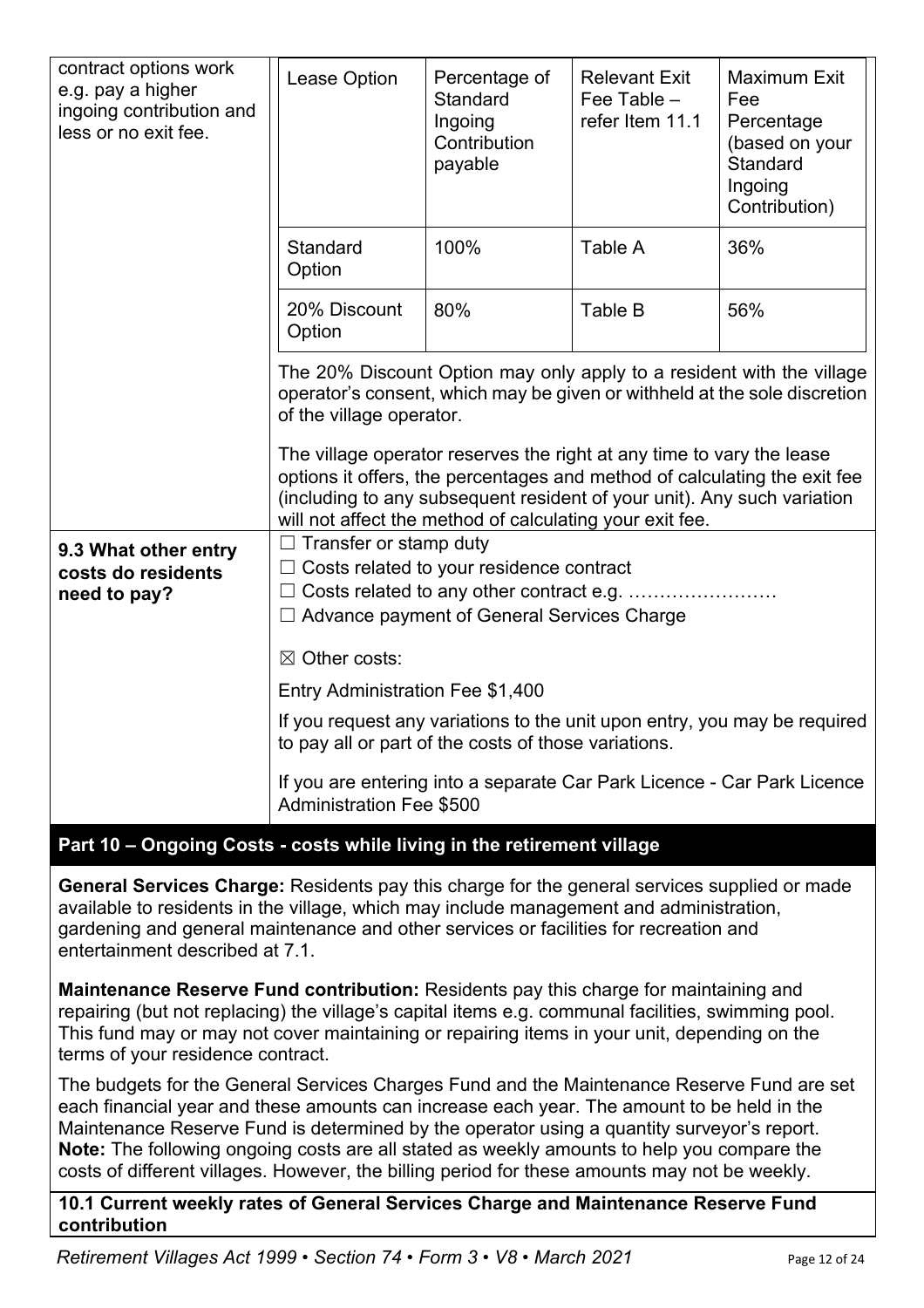| <b>Type of Unit</b>                                   | <b>General Services Charge</b><br>(weekly) | <b>Maintenance Reserve Fund</b><br>contribution<br>(weekly) |
|-------------------------------------------------------|--------------------------------------------|-------------------------------------------------------------|
| <b>Independent Living Units</b>                       |                                            |                                                             |
| One bedroom<br>$\blacksquare$                         | \$126.38                                   | \$37.13                                                     |
| Two bedrooms/study<br>$\blacksquare$                  | \$108.53 to \$159.84                       | \$37.13                                                     |
| Two bedrooms plus<br>-<br>bedroom/study/study<br>nook | \$137.53 to \$203.68                       | \$37.13                                                     |

#### **Last three years of General Services Charge and Maintenance Reserve Fund contribution**

| <b>Financial</b><br>year | <b>General Services</b><br>Charge (range)<br>(weekly) | <b>Overall %</b><br>change from<br>previous year | <b>Maintenance</b><br><b>Reserve Fund</b><br>contribution (range)<br>(weekly) | Overall %<br>change from<br>previous year<br>$(+ or -)$ |
|--------------------------|-------------------------------------------------------|--------------------------------------------------|-------------------------------------------------------------------------------|---------------------------------------------------------|
|                          |                                                       |                                                  |                                                                               |                                                         |
| 2020                     | \$96.97 to \$181.98                                   | 3.45%                                            | \$35.37                                                                       | 7.48%                                                   |
| 2021                     | \$98.23 to \$184.35                                   | 1.30%                                            | \$36.06                                                                       | 1.95%                                                   |
| 2022                     | \$100.49 to \$188.59                                  | 2.30%                                            | \$36.78                                                                       | 1.98%                                                   |

**Note**: The village operator may, in its discretion, apply a rebate to any General Services Charge or Maintenance Reserve Fund contribution that the law requires the village operator to pay in relation to a unit that is under construction. However, since residents are not required to pay any General Services Charge or Maintenance Reserve Fund contributions for their units while they are under construction, any such rebate is not relevant to residents.

| 10.2 What costs<br>relating to the units<br>are not covered by the<br><b>General Services</b><br><b>Charge? (residents</b><br>will need to pay these<br>costs separately) | $\boxtimes$ Contents insurance<br>$\Box$ Home insurance (freehold units<br>only)<br>$\boxtimes$ Electricity<br>$\boxtimes$ Gas (for some units, the hot<br>water system uses bottled gas) | $\Box$ Water<br>$\boxtimes$ Telephone<br>$\boxtimes$ Internet<br>$\boxtimes$ Pay TV<br>$\boxtimes$ Other:<br>The cost of any additional or<br>replacement<br>keys,<br>security<br>fobs/swipes or remote controllers<br>If you request any variations to the<br>unit during the term of your<br>residency, you may be required to<br>pay all or part of the costs of those<br>variations<br>If you are entering into a separate<br><b>Car Park Licence:</b><br>• Security loan for parking<br>bay<br>Monthly licence<br>fee<br>for<br>parking bay |
|---------------------------------------------------------------------------------------------------------------------------------------------------------------------------|-------------------------------------------------------------------------------------------------------------------------------------------------------------------------------------------|--------------------------------------------------------------------------------------------------------------------------------------------------------------------------------------------------------------------------------------------------------------------------------------------------------------------------------------------------------------------------------------------------------------------------------------------------------------------------------------------------------------------------------------------------|
| 10.3 What other<br>ongoing or occasional                                                                                                                                  | $\boxtimes$ Unit fixtures                                                                                                                                                                 |                                                                                                                                                                                                                                                                                                                                                                                                                                                                                                                                                  |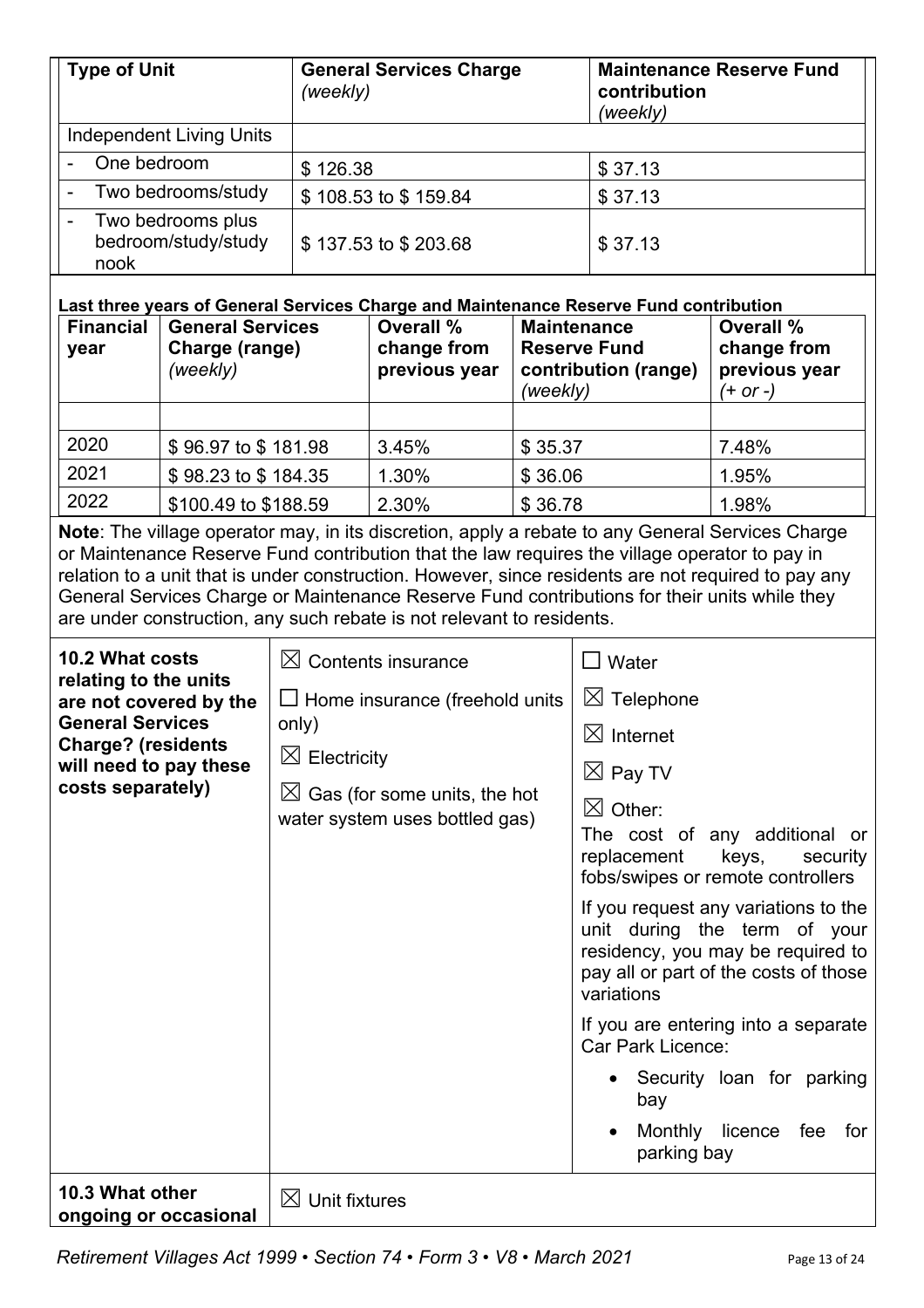| costs for repair,                                             | $\boxtimes$ Unit fittings                                                                                                                                                                                                                                                                                                                                                                                                                                                                                                                                                                                                                                                                                                                                                                                                                                                                  |  |  |
|---------------------------------------------------------------|--------------------------------------------------------------------------------------------------------------------------------------------------------------------------------------------------------------------------------------------------------------------------------------------------------------------------------------------------------------------------------------------------------------------------------------------------------------------------------------------------------------------------------------------------------------------------------------------------------------------------------------------------------------------------------------------------------------------------------------------------------------------------------------------------------------------------------------------------------------------------------------------|--|--|
| maintenance and                                               |                                                                                                                                                                                                                                                                                                                                                                                                                                                                                                                                                                                                                                                                                                                                                                                                                                                                                            |  |  |
| replacement of items                                          | $\boxtimes$ Unit appliances                                                                                                                                                                                                                                                                                                                                                                                                                                                                                                                                                                                                                                                                                                                                                                                                                                                                |  |  |
| in, on or attached to<br>the units are residents              | $\Box$ None                                                                                                                                                                                                                                                                                                                                                                                                                                                                                                                                                                                                                                                                                                                                                                                                                                                                                |  |  |
| responsible for and<br>pay for while residing<br>in the unit? | Additional information<br>Without limitation, residents' responsibilities include the following<br>(including all associated costs):                                                                                                                                                                                                                                                                                                                                                                                                                                                                                                                                                                                                                                                                                                                                                       |  |  |
|                                                               | any maintenance, repair or replacement undertaken by a<br>resident, themselves or by engaging any third party (whether<br>under warranty or not), whether the resident is obliged to do so<br>or not;                                                                                                                                                                                                                                                                                                                                                                                                                                                                                                                                                                                                                                                                                      |  |  |
|                                                               | cleaning the interior or exterior of the unit or the maintenance,<br>repair or replacement of any consumables or minor items within<br>or relating to the unit (such as but not limited to) batteries, garage<br>door clickers, light bulbs, tubes and starters (supply and<br>replacement of the same will also incur a minimum labour charge<br>if undertaken by the village operator), emergency personal<br>pendants, security fobs/swipes, spot stain removal, painting, and<br>removing oil and grease spills from garage floors;                                                                                                                                                                                                                                                                                                                                                    |  |  |
|                                                               | the resident must at all times maintain an operative phone<br>service in the unit (see Item 8.2);                                                                                                                                                                                                                                                                                                                                                                                                                                                                                                                                                                                                                                                                                                                                                                                          |  |  |
|                                                               | at all times keeping in good working order and in a state of good<br>repair the unit and every part thereof, including but not limited to,<br>any fixtures, fittings, furnishings, equipment and other property<br>both internal and external in, on or attached to the unit, either<br>provided by the village operator, installed by the village operator<br>as a Variation requested by the resident, installed by the resident<br>or purchased by the resident in situ from the previous resident of<br>the unit or the village operator as Purchased Chattels. This<br>includes carrying out regular servicing, maintenance, repair<br>(whether it is the result of fair wear and tear or not) and<br>replacement (if they are worn out or cannot reasonably be<br>repaired) with items of the same or similar quality to those in use<br>when they were last replaced or installed); |  |  |
|                                                               | maintaining, repairing, replacing, upgrading or adapting any<br>fixtures, fittings, furnishings, equipment and other property<br>(including smoke alarms) both internal and external in and on the<br>unit where such maintenance, repair, replacement, upgrading or<br>adaptation is required by any municipal, government, semi<br>government agency, legislative or statutory authorities;                                                                                                                                                                                                                                                                                                                                                                                                                                                                                              |  |  |
|                                                               | making good any damage and maintaining, repairing or<br>replacing any breakage, defect or damage to the unit, communal<br>facilities or adjoining premises where such breakage, damage or<br>defect was caused by:                                                                                                                                                                                                                                                                                                                                                                                                                                                                                                                                                                                                                                                                         |  |  |
|                                                               | deliberate or unreasonable damage, want of care,<br>$\circ$<br>negligence, misuse, abuse or any breach of the lease, the<br>resident's residence contract, the Retirement Villages Act<br>1999 (Qld) or the by-laws of the village, by the resident or<br>the resident's invitees or pet(s);                                                                                                                                                                                                                                                                                                                                                                                                                                                                                                                                                                                               |  |  |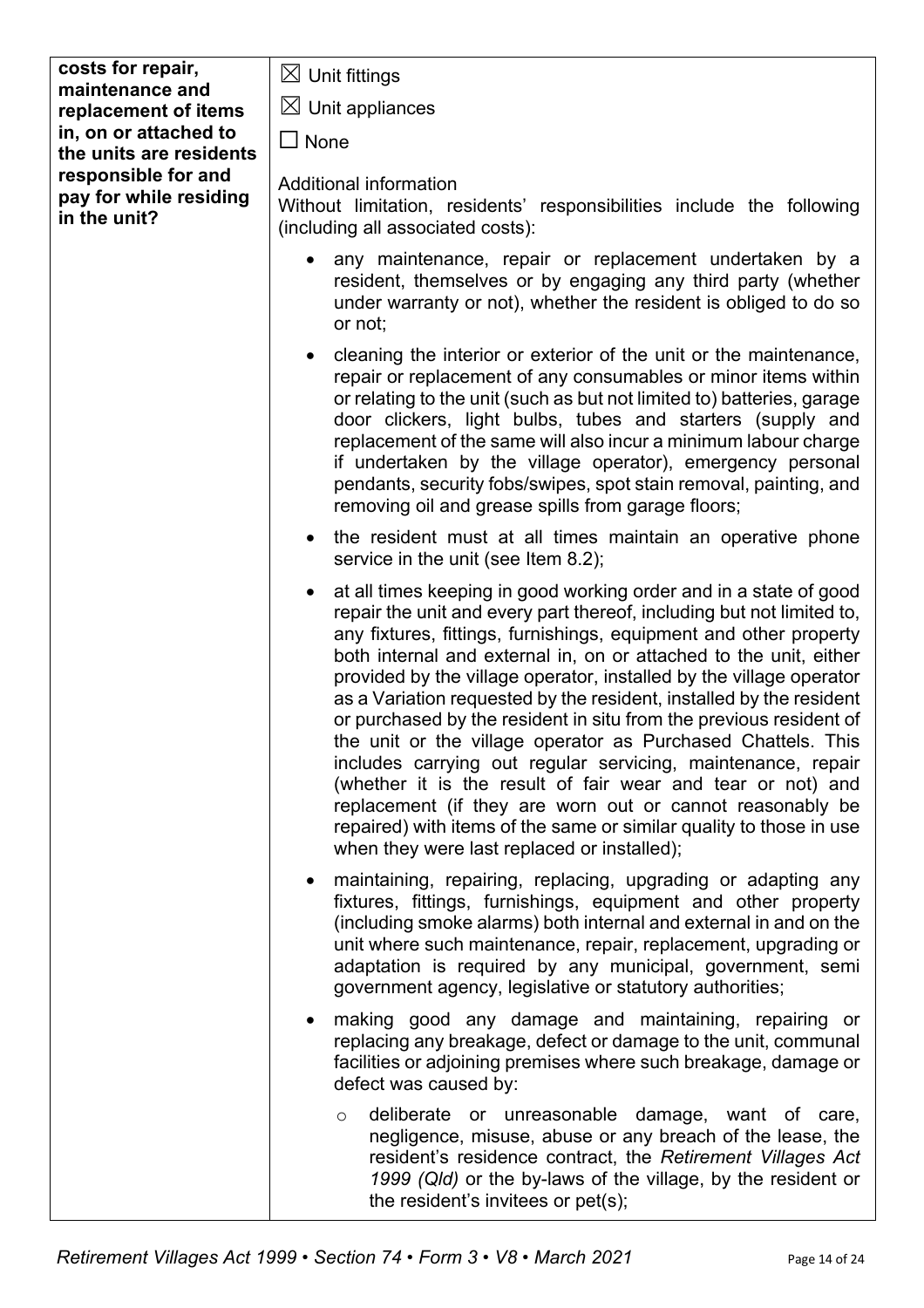|                                                                              | accelerated wear because of the resident's actions or those<br>$\circ$<br>of the invitees or pet(s) of the resident; or                                                                                                                                                                                                                                                                                                                                  |  |  |
|------------------------------------------------------------------------------|----------------------------------------------------------------------------------------------------------------------------------------------------------------------------------------------------------------------------------------------------------------------------------------------------------------------------------------------------------------------------------------------------------------------------------------------------------|--|--|
|                                                                              | anything else not covered by insurance due to the act,<br>$\circ$<br>omission, neglect or default of the resident;                                                                                                                                                                                                                                                                                                                                       |  |  |
|                                                                              | keeping the external areas of the unit clean and tidy including<br>$\bullet$<br>cleaning of windows, cob webbing and sweeping of patios and<br>porches;                                                                                                                                                                                                                                                                                                  |  |  |
|                                                                              | taking all proper precautions to keep the unit free of rodents,<br>vermin, insects, pests, birds and wildlife and not doing anything<br>that may attract pests or termites to the unit or do anything that<br>may invalidate a warranty given under a termite treatment.<br>General pest treatments (excluding termites) are<br>the<br>responsibility of the resident (such as ants, cockroaches and<br>spiders both internal and external to the unit). |  |  |
|                                                                              | These principles apply except to the extent otherwise agreed in writing<br>by the village operator and the resident.                                                                                                                                                                                                                                                                                                                                     |  |  |
| 10.4 Does the operator<br>offer a maintenance                                | $\Box$ Yes $\boxtimes$ No                                                                                                                                                                                                                                                                                                                                                                                                                                |  |  |
| service or help<br>residents arrange<br>repairs and<br>maintenance for their | Note: The village management offers handyman maintenance services<br>on a fee for service basis. Please refer to village management for<br>further details, including the costs associated with these services.                                                                                                                                                                                                                                          |  |  |
| unit?                                                                        |                                                                                                                                                                                                                                                                                                                                                                                                                                                          |  |  |
| Part 11 - Exit fees - when you leave the village                             |                                                                                                                                                                                                                                                                                                                                                                                                                                                          |  |  |
|                                                                              | A resident may have to pay an exit fee to the operator when they leave their unit or when the right<br>to reside in their unit is sold. This is also referred to as a 'deferred management fee' (DMF).                                                                                                                                                                                                                                                   |  |  |
| 11.1 Do residents pay<br>an exit fee when they<br>permanently leave          | $\Box$ Yes – all residents pay an exit fee calculated using the same formula<br>$\boxtimes$ Yes – all new residents pay an exit fee but the way this is worked<br>out may vary depending on each resident's residence contract                                                                                                                                                                                                                           |  |  |
| their unit?<br>If yes: list all exit fee                                     | $\Box$ No exit fee                                                                                                                                                                                                                                                                                                                                                                                                                                       |  |  |
| options that may apply<br>to new contracts                                   | $\Box$ Other<br>Exit fees are calculated as a percentage (set out in the applicable exit<br>fee table below) of your Standard Ingoing Contribution, according to your<br>Exit Fee Period, regardless of whether the Standard Option or the 20%<br>Discount Option applies to you.                                                                                                                                                                        |  |  |
|                                                                              | The applicable exit fee table depends on the lease option that applies to<br>you (see Item 9.2).                                                                                                                                                                                                                                                                                                                                                         |  |  |
|                                                                              | In this document, "Exit Fee Period" means the period from (and<br>including) the commencement date of your lease to (and including) the<br>later of:                                                                                                                                                                                                                                                                                                     |  |  |
|                                                                              | the date you cease to reside in the unit pursuant to termination of<br>(a)<br>your lease; and                                                                                                                                                                                                                                                                                                                                                            |  |  |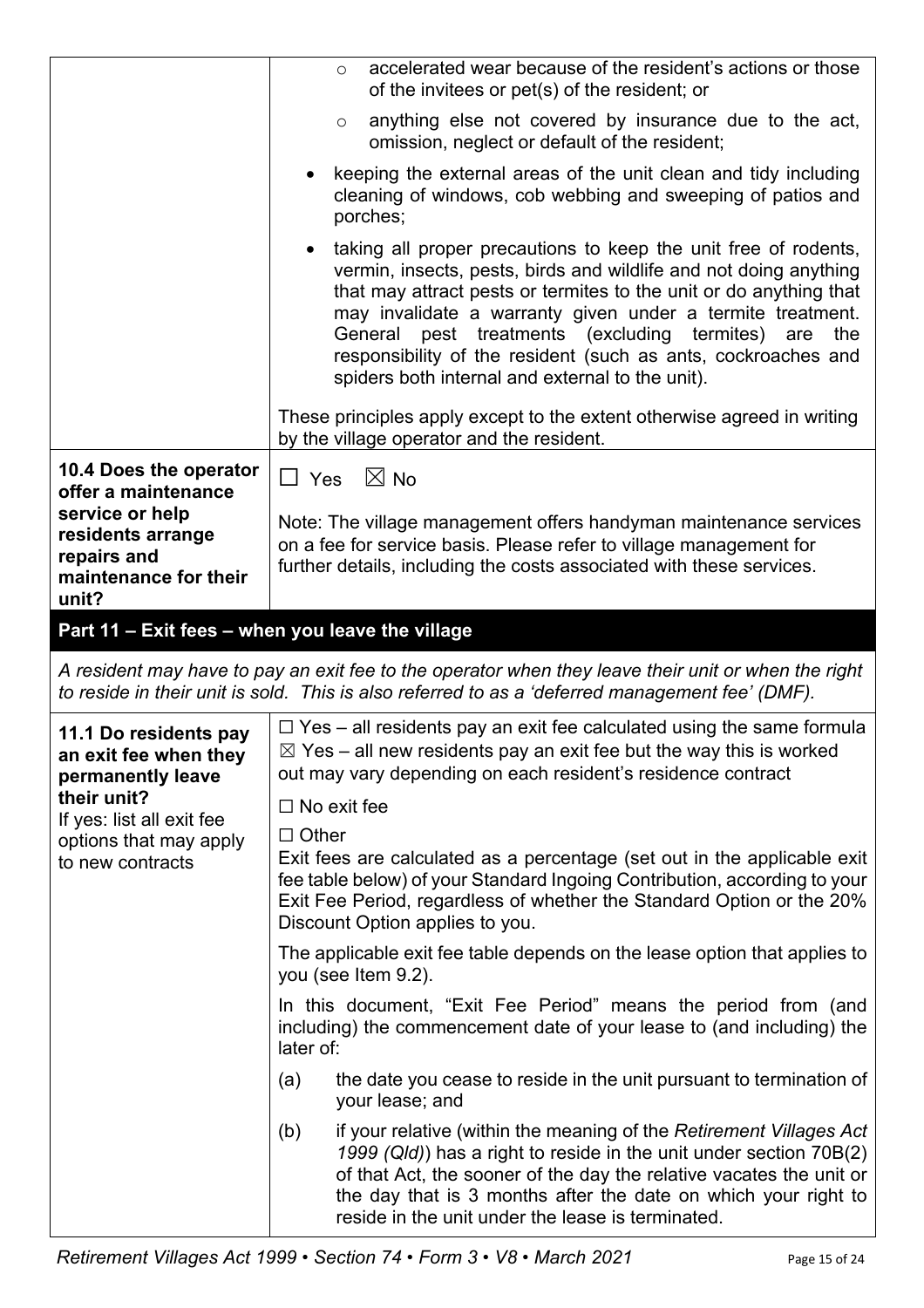|                                                                                                                                                              | For simplicity, this document and any Prospective Costs Document<br>given to you assume that the date of occupation of your unit and the<br>commencement date of your lease are the same date, and that you<br>cease to reside in the unit on the last day of the Exit Fee Period.<br>However, this is subject to the terms of your residence contract and the<br>Retirement Villages Act 1999 (Qld). |  |
|--------------------------------------------------------------------------------------------------------------------------------------------------------------|-------------------------------------------------------------------------------------------------------------------------------------------------------------------------------------------------------------------------------------------------------------------------------------------------------------------------------------------------------------------------------------------------------|--|
| <b>Table A (Standard Option)</b>                                                                                                                             |                                                                                                                                                                                                                                                                                                                                                                                                       |  |
| Time period from date of<br>occupation of unit to the<br>date the resident ceases to<br>reside in the unit                                                   | Exit fee calculation based on                                                                                                                                                                                                                                                                                                                                                                         |  |
| 1 year                                                                                                                                                       | 9% of your Standard Ingoing Contribution                                                                                                                                                                                                                                                                                                                                                              |  |
| 2 years                                                                                                                                                      | 18% of your Standard Ingoing Contribution                                                                                                                                                                                                                                                                                                                                                             |  |
| 3 years                                                                                                                                                      | 27% of your Standard Ingoing Contribution                                                                                                                                                                                                                                                                                                                                                             |  |
| 4 years                                                                                                                                                      | 36% of your Standard Ingoing Contribution                                                                                                                                                                                                                                                                                                                                                             |  |
| 5 years                                                                                                                                                      | 36% of your Standard Ingoing Contribution                                                                                                                                                                                                                                                                                                                                                             |  |
| 10 years                                                                                                                                                     | 36% of your Standard Ingoing Contribution                                                                                                                                                                                                                                                                                                                                                             |  |
| out on a daily basis.                                                                                                                                        | Note: if the period of occupation is not a whole number of years, the exit fee will be worked                                                                                                                                                                                                                                                                                                         |  |
| of residence.                                                                                                                                                | The maximum (or capped) exit fee is 36% of your Standard Ingoing Contribution after 4 years                                                                                                                                                                                                                                                                                                           |  |
| The minimum exit fee is 1 day/365 days (1 day/366 days in a leap year) of 9% of your<br>Standard Ingoing Contribution, if the period of occupation is 1 day. |                                                                                                                                                                                                                                                                                                                                                                                                       |  |
| Table B (20% Discount Option)                                                                                                                                |                                                                                                                                                                                                                                                                                                                                                                                                       |  |
| Time period from date of<br>occupation of unit to the<br>date the resident ceases to<br>reside in the unit                                                   | Exit fee calculation based on                                                                                                                                                                                                                                                                                                                                                                         |  |
| 1 year                                                                                                                                                       | 29% of your Standard Ingoing Contribution                                                                                                                                                                                                                                                                                                                                                             |  |
| 2 years                                                                                                                                                      | 38% of your Standard Ingoing Contribution                                                                                                                                                                                                                                                                                                                                                             |  |
| 3 years                                                                                                                                                      | 47% of your Standard Ingoing Contribution                                                                                                                                                                                                                                                                                                                                                             |  |
| 4 years                                                                                                                                                      | 56% of your Standard Ingoing Contribution                                                                                                                                                                                                                                                                                                                                                             |  |
| 5 years<br>56% of your Standard Ingoing Contribution                                                                                                         |                                                                                                                                                                                                                                                                                                                                                                                                       |  |
| 10 years                                                                                                                                                     | 56% of your Standard Ingoing Contribution                                                                                                                                                                                                                                                                                                                                                             |  |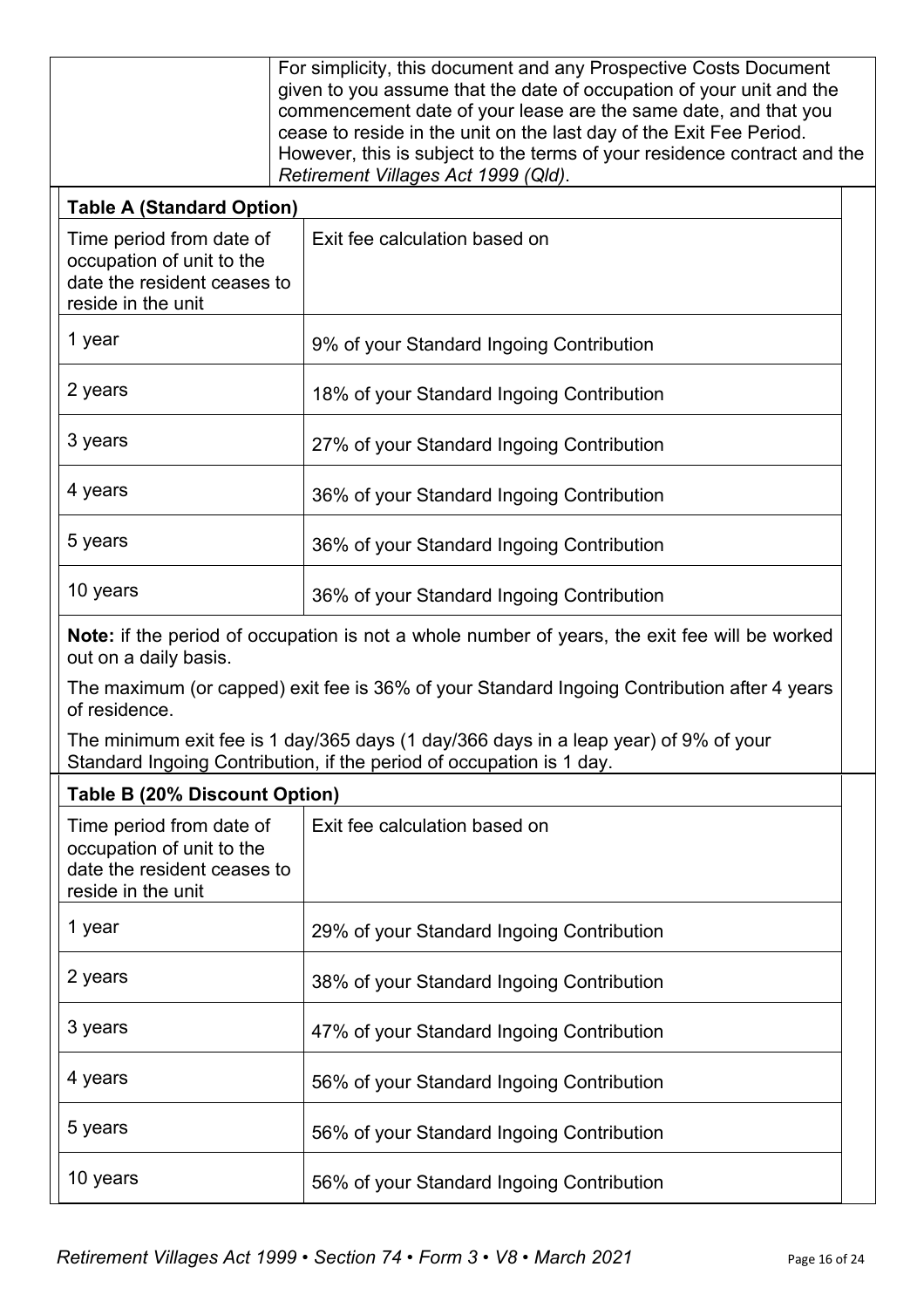| Note: if the period of occupation is not a whole number of years, the exit fee will be worked<br>out on a daily basis. |                                                                                                                                                                                                                                                                                                                                                                                                                                                                                                                                                                                                                                                                                                                                                                                                                                                          |  |  |
|------------------------------------------------------------------------------------------------------------------------|----------------------------------------------------------------------------------------------------------------------------------------------------------------------------------------------------------------------------------------------------------------------------------------------------------------------------------------------------------------------------------------------------------------------------------------------------------------------------------------------------------------------------------------------------------------------------------------------------------------------------------------------------------------------------------------------------------------------------------------------------------------------------------------------------------------------------------------------------------|--|--|
| The maximum (or capped) exit fee is 56% of your Standard Ingoing Contribution after 4 years<br>of residence.           |                                                                                                                                                                                                                                                                                                                                                                                                                                                                                                                                                                                                                                                                                                                                                                                                                                                          |  |  |
|                                                                                                                        | The minimum exit fee is 1 day/365 days (1 day/366 days in a leap year) of 29% of your<br>Standard Ingoing Contribution, if the period of occupation is 1 day.                                                                                                                                                                                                                                                                                                                                                                                                                                                                                                                                                                                                                                                                                            |  |  |
|                                                                                                                        |                                                                                                                                                                                                                                                                                                                                                                                                                                                                                                                                                                                                                                                                                                                                                                                                                                                          |  |  |
| 11.2 What other exit<br>costs do residents<br>need to pay or                                                           | $\Box$ Sale costs for the unit                                                                                                                                                                                                                                                                                                                                                                                                                                                                                                                                                                                                                                                                                                                                                                                                                           |  |  |
| contribute to?                                                                                                         | ∐ Legal costs                                                                                                                                                                                                                                                                                                                                                                                                                                                                                                                                                                                                                                                                                                                                                                                                                                            |  |  |
|                                                                                                                        | $\boxtimes$ Other costs<br><b>Exit Administration Fee \$850</b>                                                                                                                                                                                                                                                                                                                                                                                                                                                                                                                                                                                                                                                                                                                                                                                          |  |  |
|                                                                                                                        | A share of any costs of engaging a registered valuer to determine the<br>resale value of the right to reside in the unit, if the resident does not<br>agree with the village operator's proposed resale value. The parties<br>must share these valuation costs in the same ratio that they are to<br>share the gross ingoing contribution paid by the next resident of the<br>unit.                                                                                                                                                                                                                                                                                                                                                                                                                                                                      |  |  |
|                                                                                                                        | Part 12 - Reinstatement and renovation of the unit                                                                                                                                                                                                                                                                                                                                                                                                                                                                                                                                                                                                                                                                                                                                                                                                       |  |  |
| 12.1 Is the resident<br>responsible for<br>reinstatement of the<br>unit when they leave<br>the unit?                   | $\boxtimes$ Yes $\Box$ No<br>Reinstatement work means replacements or repairs that are<br>reasonably necessary to return the unit to the same condition it was in<br>when the resident started occupation, apart from:<br>fair wear and tear; and<br>renovations and other changes to the condition of the unit carried<br>out with agreement of the resident and operator.<br>Fair wear and tear includes a reasonable amount of wear and tear<br>associated with the use of items commonly used in a retirement village.<br>However, a resident is responsible for the cost of replacing a capital<br>item of the retirement village if the resident deliberately damages the<br><i>item or causes accelerated wear.</i><br>Entry and exit inspections and reports are undertaken by the operator<br>and resident to assess the condition of the unit. |  |  |
| 12.2 Is the resident<br>responsible for<br>renovation of the unit<br>when they leave the<br>unit?                      | $\boxtimes$ No<br>Renovation means replacements or repairs other than reinstatement<br>work.<br>By law, the operator is responsible for the cost of any renovation work<br>on a former resident's unit, unless the residence contract provides for<br>the resident to share in the capital gain on the sale of the resident's<br>interest in the unit. Renovation costs are shared between the former<br>resident and operator in the same proportion as any capital gain is to<br>be shared under the residence contract.                                                                                                                                                                                                                                                                                                                               |  |  |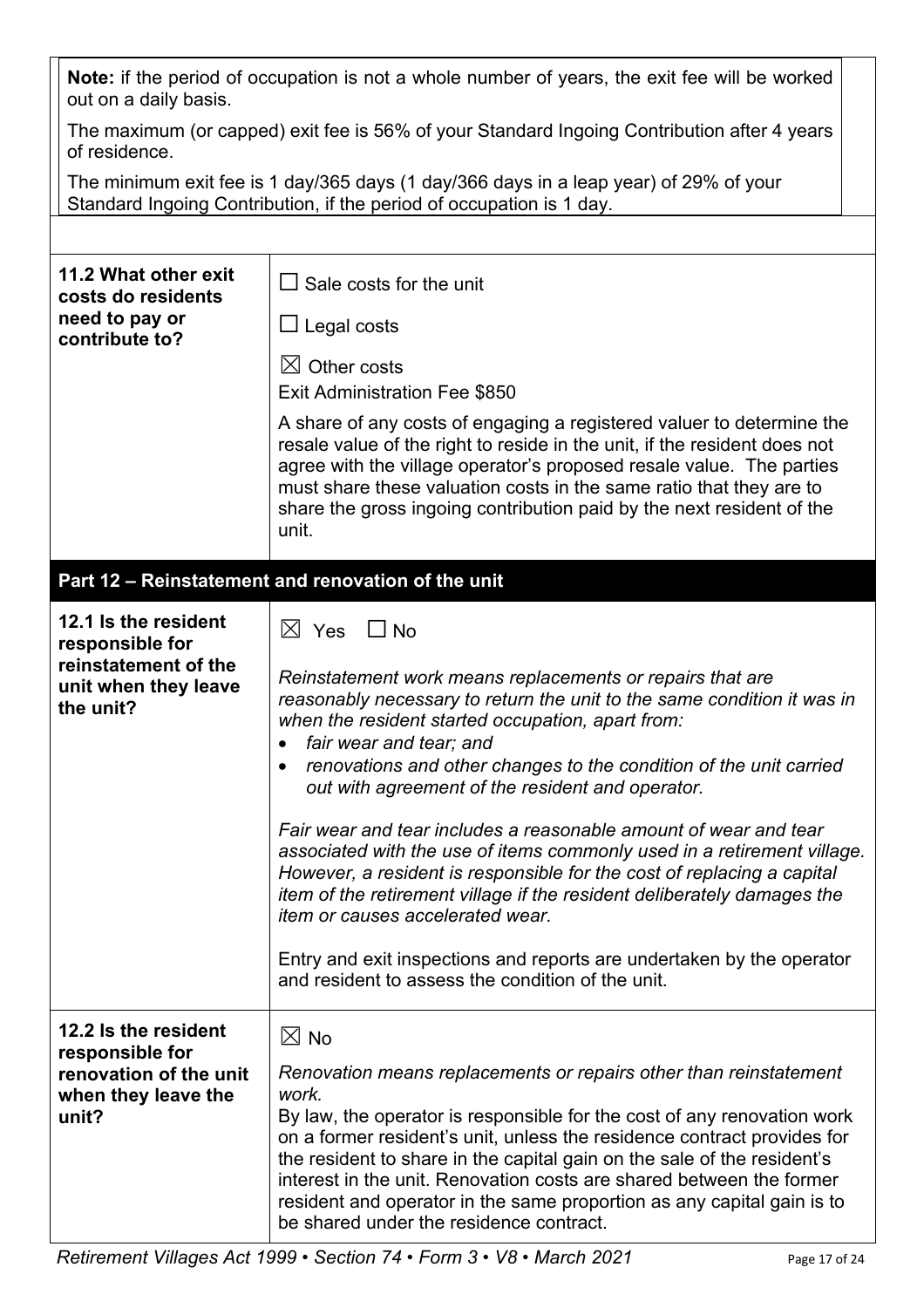| Part 13- Capital gain or losses                                                                                                                                                         |                                                                                                                                                                                                                                                                                                                                                                                                                                                                                                                                                                                                                                                                                                                                                                                                                                                                                   |
|-----------------------------------------------------------------------------------------------------------------------------------------------------------------------------------------|-----------------------------------------------------------------------------------------------------------------------------------------------------------------------------------------------------------------------------------------------------------------------------------------------------------------------------------------------------------------------------------------------------------------------------------------------------------------------------------------------------------------------------------------------------------------------------------------------------------------------------------------------------------------------------------------------------------------------------------------------------------------------------------------------------------------------------------------------------------------------------------|
| 13.1 When the<br>resident's interest or<br>right to reside in the<br>unit is sold, does the<br>resident share in the<br>capital gain or capital<br>loss on the resale of<br>their unit? | $\boxtimes$ No<br>Part 14 - Exit entitlement or buyback of freehold units                                                                                                                                                                                                                                                                                                                                                                                                                                                                                                                                                                                                                                                                                                                                                                                                         |
|                                                                                                                                                                                         | An exit entitlement is the amount the operator may be required to pay the former resident under a<br>residence contract after the right to reside is terminated and the former resident has left the unit.                                                                                                                                                                                                                                                                                                                                                                                                                                                                                                                                                                                                                                                                        |
| 14.1 How is the exit                                                                                                                                                                    | The ingoing contribution paid by the departing resident less:                                                                                                                                                                                                                                                                                                                                                                                                                                                                                                                                                                                                                                                                                                                                                                                                                     |
| entitlement which the<br>operator will pay the                                                                                                                                          | the Exit Fee<br>(a)                                                                                                                                                                                                                                                                                                                                                                                                                                                                                                                                                                                                                                                                                                                                                                                                                                                               |
| resident worked out?                                                                                                                                                                    | the cost of any reinstatement work<br>(b)                                                                                                                                                                                                                                                                                                                                                                                                                                                                                                                                                                                                                                                                                                                                                                                                                                         |
|                                                                                                                                                                                         | the cost of any other work for which the resident is<br>(c)<br>responsible under the Lease including, subject to the Act,<br>day-to-day maintenance, servicing, repairs, maintenance,<br>replacements or removals that are required to be carried<br>out to the unit and every part thereof, including but not<br>limited to, any fixtures, fittings, furnishings, equipment and<br>other property both internal and external in, on or attached<br>to the unit, either provided by the village operator, installed<br>by the village operator as a Variation requested by the<br>resident, installed by the resident or purchased by the<br>resident in situ from the previous resident of the unit or the<br>village operator as Purchased Chattels and rectification of<br>any consequential damage to the unit and reinstating the<br>unit to its former layout and condition |
|                                                                                                                                                                                         | (d)<br>outstanding General Services Charges, Maintenance<br>Reserve Fund Contributions, Personal Services Charges<br>or Car Park Licence Fees (if any)                                                                                                                                                                                                                                                                                                                                                                                                                                                                                                                                                                                                                                                                                                                            |
|                                                                                                                                                                                         | <b>Exit Administration Fee</b><br>(e)                                                                                                                                                                                                                                                                                                                                                                                                                                                                                                                                                                                                                                                                                                                                                                                                                                             |
|                                                                                                                                                                                         | (f)<br>the resident's share of the cost of any valuation of the right<br>to reside in the unit                                                                                                                                                                                                                                                                                                                                                                                                                                                                                                                                                                                                                                                                                                                                                                                    |
|                                                                                                                                                                                         | any other payments payable by the resident as provided<br>(g)<br>in the Lease, the Retirement Villages Act 1999 (Qld) or<br>any other agreement between the resident and the village<br>operator that form part of the resident's residence contract<br>or relate to the provision of services or goods to the<br>resident in the village including any assistance monies (if<br>applicable).                                                                                                                                                                                                                                                                                                                                                                                                                                                                                     |
| 14.2 When is the exit<br>entitlement payable?                                                                                                                                           | By law, the operator must pay the exit entitlement to a former resident<br>on or before the earliest of the following days:<br>the day stated in the residence contract<br>$\triangleright$ no date is stated in the residence contract                                                                                                                                                                                                                                                                                                                                                                                                                                                                                                                                                                                                                                           |
|                                                                                                                                                                                         |                                                                                                                                                                                                                                                                                                                                                                                                                                                                                                                                                                                                                                                                                                                                                                                                                                                                                   |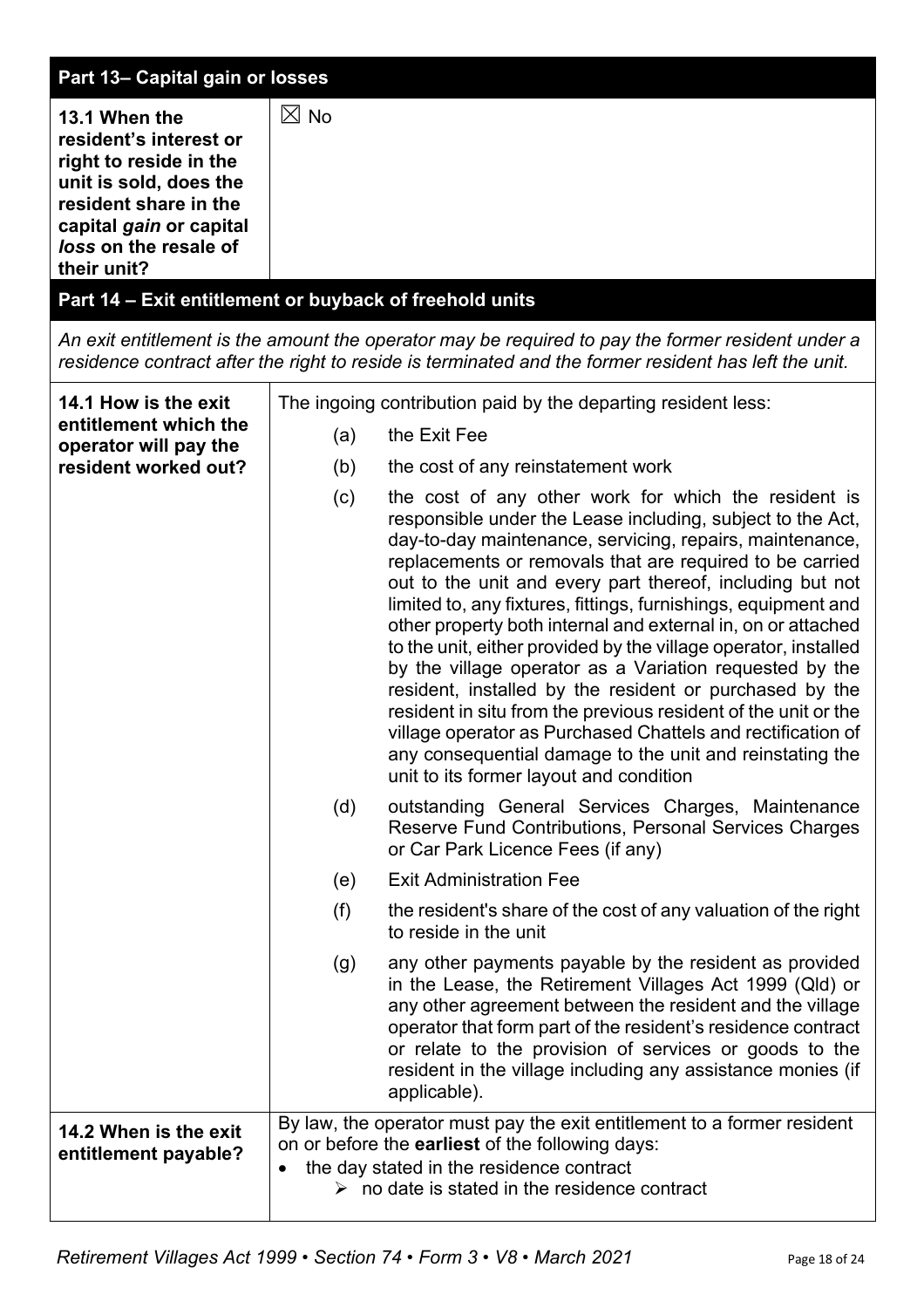|                                                                                                                                        |                                                                                                                                                                                                                                                                               | unit to the next resident or the operator |                                                    |                                                         | 14 days after the settlement of the sale of the right to reside in the                                                                                              |  |
|----------------------------------------------------------------------------------------------------------------------------------------|-------------------------------------------------------------------------------------------------------------------------------------------------------------------------------------------------------------------------------------------------------------------------------|-------------------------------------------|----------------------------------------------------|---------------------------------------------------------|---------------------------------------------------------------------------------------------------------------------------------------------------------------------|--|
|                                                                                                                                        | 18 months after the termination date of the resident's right to reside<br>under the residence contract, even if the unit has not been resold,<br>unless the operator has been granted an extension for payment by<br>the Queensland Civil and Administrative Tribunal (QCAT). |                                           |                                                    |                                                         |                                                                                                                                                                     |  |
|                                                                                                                                        | In addition, an operator is entitled to see probate or letters of<br>who has died.                                                                                                                                                                                            |                                           |                                                    |                                                         | administration before paying the exit entitlement of a former resident                                                                                              |  |
| 14.3 What is the                                                                                                                       |                                                                                                                                                                                                                                                                               |                                           |                                                    |                                                         | 0 accommodation units were vacant as at the end of financial year 2022                                                                                              |  |
| turnover of units for<br>sale in the village?                                                                                          |                                                                                                                                                                                                                                                                               |                                           |                                                    |                                                         | 13 accommodation units were resold during the financial year 2022                                                                                                   |  |
|                                                                                                                                        | three financial years from 2020 to 2022                                                                                                                                                                                                                                       |                                           |                                                    |                                                         | 7.1 months was the average length of time to sell a unit over the last                                                                                              |  |
| Part 15 - Financial management of the village                                                                                          |                                                                                                                                                                                                                                                                               |                                           |                                                    |                                                         |                                                                                                                                                                     |  |
| 15.1 What is the                                                                                                                       |                                                                                                                                                                                                                                                                               |                                           | General Services Charges Fund for the last 3 years |                                                         |                                                                                                                                                                     |  |
| financial status for the<br>funds that the<br>operator is required to<br>maintain under the<br><b>Retirement Villages</b><br>Act 1999? | Financial<br>Year                                                                                                                                                                                                                                                             | Deficit/<br>Surplus                       | <b>Balance</b>                                     |                                                         | Change in total<br>general service<br>charges collected from<br>previous year                                                                                       |  |
|                                                                                                                                        | $2021 - 2022$                                                                                                                                                                                                                                                                 | \$16,956<br>(unaudited<br>estimate)       | \$169,263                                          |                                                         | 2.23%                                                                                                                                                               |  |
|                                                                                                                                        | $2020 - 2021$                                                                                                                                                                                                                                                                 | \$102,955                                 | \$152,307                                          |                                                         | 1.46%                                                                                                                                                               |  |
|                                                                                                                                        | $2019 - 2020$                                                                                                                                                                                                                                                                 | \$10,713                                  | \$49,352                                           |                                                         | 3.45%                                                                                                                                                               |  |
|                                                                                                                                        | <b>Balance of General Services Charges Fund</b><br>\$169,263<br>for last financial year OR last quarter if no full<br>(unaudited estimate<br>financial year available<br>as at 30 June 2022)                                                                                  |                                           |                                                    |                                                         |                                                                                                                                                                     |  |
|                                                                                                                                        | Balance of Maintenance Reserve Fund for<br>\$330,136<br>(unaudited estimate<br>last financial year OR last quarter if no full<br>as at 30 June 2022)<br>financial year available                                                                                              |                                           |                                                    |                                                         |                                                                                                                                                                     |  |
|                                                                                                                                        | Balance of Capital Replacement Fund for the<br>last financial year OR last quarter if no full<br>financial year available                                                                                                                                                     |                                           |                                                    | \$115,597<br>(unaudited estimate<br>as at 30 June 2022) |                                                                                                                                                                     |  |
|                                                                                                                                        | Percentage of a resident ingoing contribution<br>applied to the Capital Replacement Fund<br>%                                                                                                                                                                                 |                                           |                                                    |                                                         |                                                                                                                                                                     |  |
|                                                                                                                                        | ingoing contribution, as determined by a<br>quantity surveyor's report, to the Capital<br>Replacement Fund. This fund is used for<br>replacing the village's capital items.                                                                                                   |                                           | The operator pays a percentage of a resident's     |                                                         | By the end of each<br>financial year, the<br>village operator<br>ensures that the<br>Capital<br><b>Replacement Fund</b><br>contains the amount<br>required for that |  |

 $\mathbf{r}$ 

 $\overline{1}$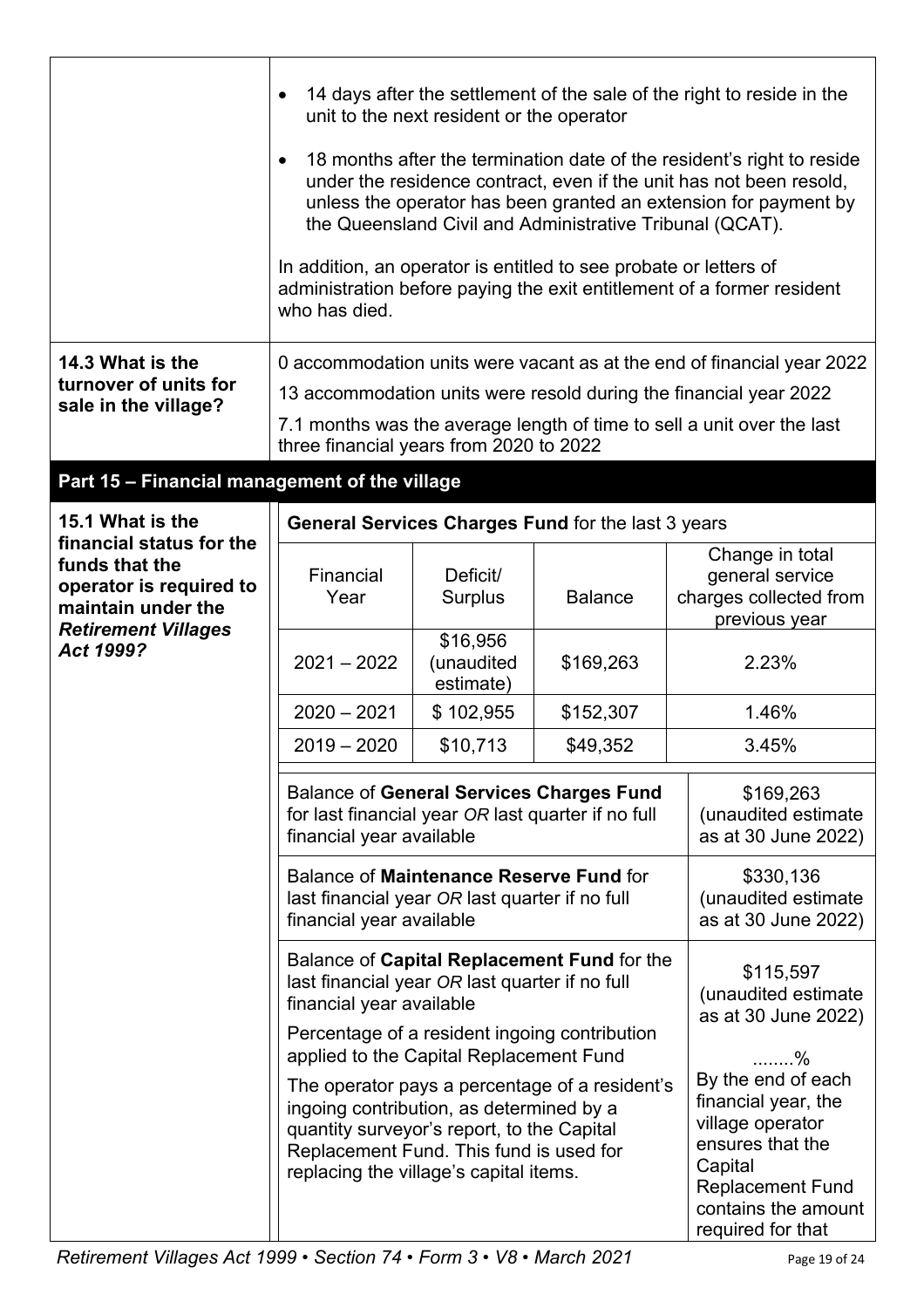|                                                                                                                                                                                                                                                        |                                                 | financial year, as<br>determined with the<br>assistance of the<br>quantity surveyor's<br>report |
|--------------------------------------------------------------------------------------------------------------------------------------------------------------------------------------------------------------------------------------------------------|-------------------------------------------------|-------------------------------------------------------------------------------------------------|
|                                                                                                                                                                                                                                                        | $\Box$ the village is not yet operating.<br>OR. |                                                                                                 |
| <b>Part 16 - Insurance</b>                                                                                                                                                                                                                             |                                                 |                                                                                                 |
| The village operator must take out general insurance, to full replacement value, for the retirement<br>village, including for:<br>communal facilities; and<br>the accommodation units, other than accommodation units owned by residents.<br>$\bullet$ |                                                 |                                                                                                 |
| Residents contribute towards the cost of this insurance as part of the General Services Charge.                                                                                                                                                        |                                                 |                                                                                                 |

| 16.1 Is the resident<br>responsible for<br>arranging any<br>insurance cover?<br>If yes, the resident is<br>responsible for these<br>insurance policies: | $\boxtimes$ Yes $\Box$ No<br>(a) | If yes, the resident is responsible for these insurance policies:<br>The contents of the unit (excluding such of the fixtures,<br>fittings, furnishings, equipment and other property both<br>internal and external as are from time to time owned by<br>the village operator), for an amount not less than their<br>replacement value; |
|---------------------------------------------------------------------------------------------------------------------------------------------------------|----------------------------------|-----------------------------------------------------------------------------------------------------------------------------------------------------------------------------------------------------------------------------------------------------------------------------------------------------------------------------------------|
|                                                                                                                                                         | (b)                              | Any vehicle, boat, trailer or caravan etc owned by the<br>resident stored at the village against loss, theft, damage<br>or destruction for an amount not less than their<br>replacement value;                                                                                                                                          |
|                                                                                                                                                         | (c)                              | Public liability claims in respect of anything occurring in<br>the unit;                                                                                                                                                                                                                                                                |
|                                                                                                                                                         | (d)                              | Workers compensation for any employee or contractor in<br>the unit that the resident engages to carry out or provides<br>services; and                                                                                                                                                                                                  |
|                                                                                                                                                         | (e)                              | Motorised scooters and buggies, including third party<br>property damage, personal injury and death.                                                                                                                                                                                                                                    |

# **Part 17 – Living in the village**

*Trial or settling in period in the village*

| 17.1 Does the village<br>offer prospective<br>residents a trial period<br>or a settling in period<br>in the village? | $\boxtimes$ No<br>Yes                                                                                                                                                                   |
|----------------------------------------------------------------------------------------------------------------------|-----------------------------------------------------------------------------------------------------------------------------------------------------------------------------------------|
| <b>Pets</b>                                                                                                          |                                                                                                                                                                                         |
| 17.2 Are residents<br>allowed to keep pets?<br>If yes: specify any<br>restrictions or conditions<br>on pet ownership | $\bowtie$<br>Yes<br>∣ No<br>A pet is allowed with prior written consent of the Scheme Operator on<br>completion of pet application form.<br>Further details are available upon request. |
| Visitors                                                                                                             |                                                                                                                                                                                         |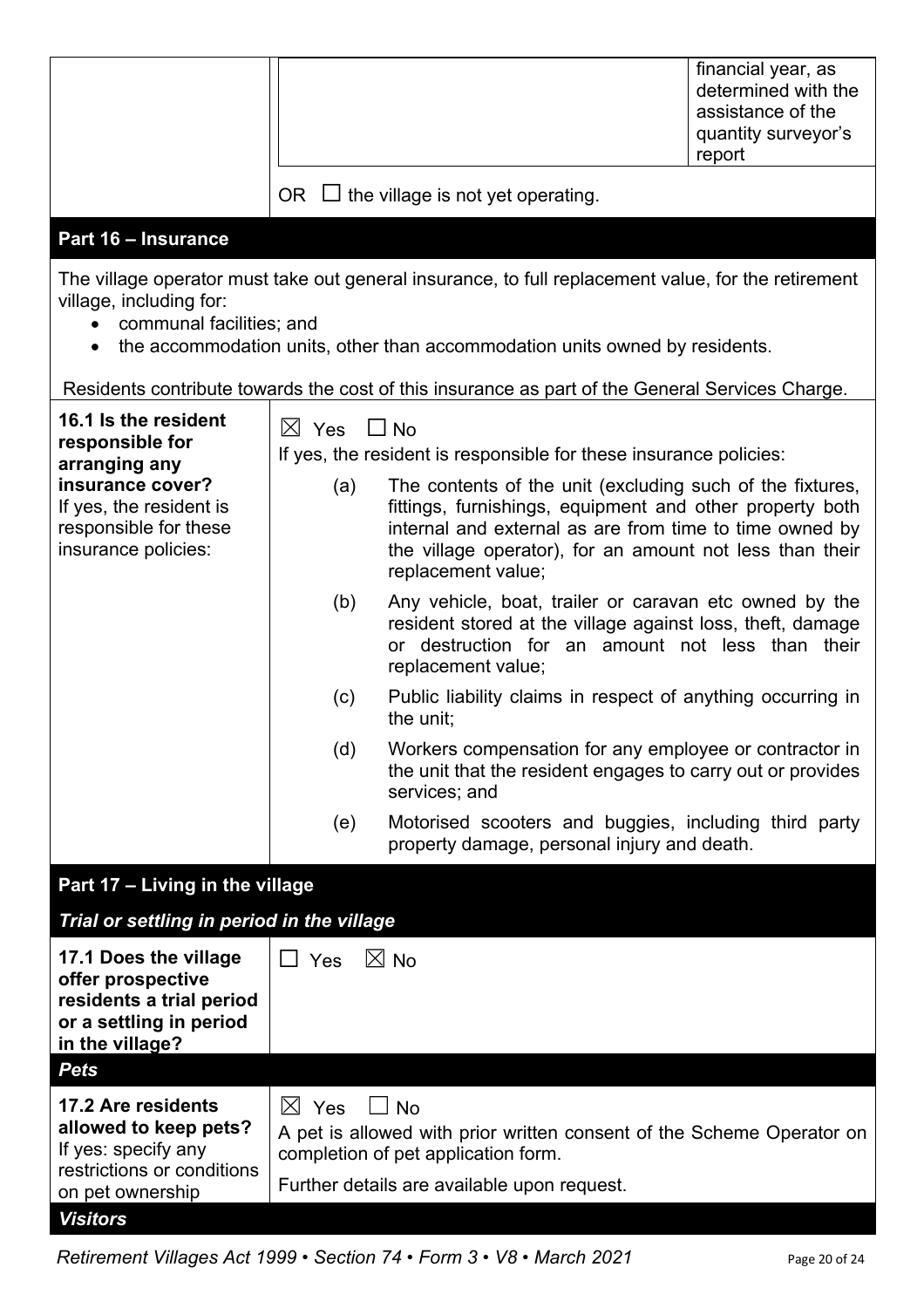| 17.3 Are there<br>restrictions on visitors                                                                                                                                                             | $\boxtimes$ Yes $\Box$ No                                                                                                                                                                                                                                                                                                                                                                                                             |
|--------------------------------------------------------------------------------------------------------------------------------------------------------------------------------------------------------|---------------------------------------------------------------------------------------------------------------------------------------------------------------------------------------------------------------------------------------------------------------------------------------------------------------------------------------------------------------------------------------------------------------------------------------|
| staying with residents<br>or visiting?<br>If yes: specify any<br>restrictions or conditions<br>on visitors (e.g. length of<br>stay, arrange with<br>manager)                                           | The village operator's prior consent is required for visitors under the<br>age of 18 years staying overnight or for other visitors staying more than<br>3 weeks. Otherwise, the resident is only required to notify the village<br>operator in advance of any visitor staying overnight or up to 3 weeks.<br>Visitors must not stay in the unit without the resident also being<br>present. Further details are available on request. |
| <b>Village by-laws and village rules</b>                                                                                                                                                               |                                                                                                                                                                                                                                                                                                                                                                                                                                       |
| 17.4 Does the village<br>have village by-laws?                                                                                                                                                         | $\boxtimes$ Yes $\Box$ No                                                                                                                                                                                                                                                                                                                                                                                                             |
|                                                                                                                                                                                                        | By law, residents may, by special resolution at a residents meeting and<br>with the agreement of the operator, make, change or revoke by-laws<br>for the village.<br>Note: See notice at end of document regarding inspection of village<br>by-laws                                                                                                                                                                                   |
| 17.5 Does the operator<br>have other rules for<br>the village.                                                                                                                                         | $\boxtimes$ No<br>$\Box$ Yes<br>If yes: Rules may be made available on request                                                                                                                                                                                                                                                                                                                                                        |
| <b>Resident input</b>                                                                                                                                                                                  |                                                                                                                                                                                                                                                                                                                                                                                                                                       |
| 17.6 Does the village<br>have a residents<br>committee established<br>under the Retirement<br><b>Villages Act 1999?</b>                                                                                | $\boxtimes$ Yes<br>$\Box$ No<br>By law, residents are entitled to elect and form a residents committee<br>to deal with the operator on behalf of residents about the day-to-day<br>running of the village and any complaints or proposals raised by<br>residents.<br>You may like to ask the village manager about an opportunity to talk<br>with members of the resident committee about living in this village.                     |
| <b>Part 18 - Accreditation</b>                                                                                                                                                                         |                                                                                                                                                                                                                                                                                                                                                                                                                                       |
| 18.1 Is the village<br>voluntarily accredited<br>through an industry-<br>based accreditation<br>scheme?                                                                                                | $\boxtimes$ No, village is not accredited<br>$\Box$ Yes, village is voluntarily accredited through:                                                                                                                                                                                                                                                                                                                                   |
| <b>Note:</b> Retirement village accreditation schemes are industry-based schemes. The Retirement<br>Villages Act 1999 does not establish an accreditation scheme or standards for retirement villages. |                                                                                                                                                                                                                                                                                                                                                                                                                                       |
| Part 19 - Waiting list                                                                                                                                                                                 |                                                                                                                                                                                                                                                                                                                                                                                                                                       |
| 19.1 Does the village<br>maintain a waiting list<br>for entry?                                                                                                                                         | $\Box$ Yes<br>$\boxtimes$ No                                                                                                                                                                                                                                                                                                                                                                                                          |
| <b>Access to documents</b>                                                                                                                                                                             |                                                                                                                                                                                                                                                                                                                                                                                                                                       |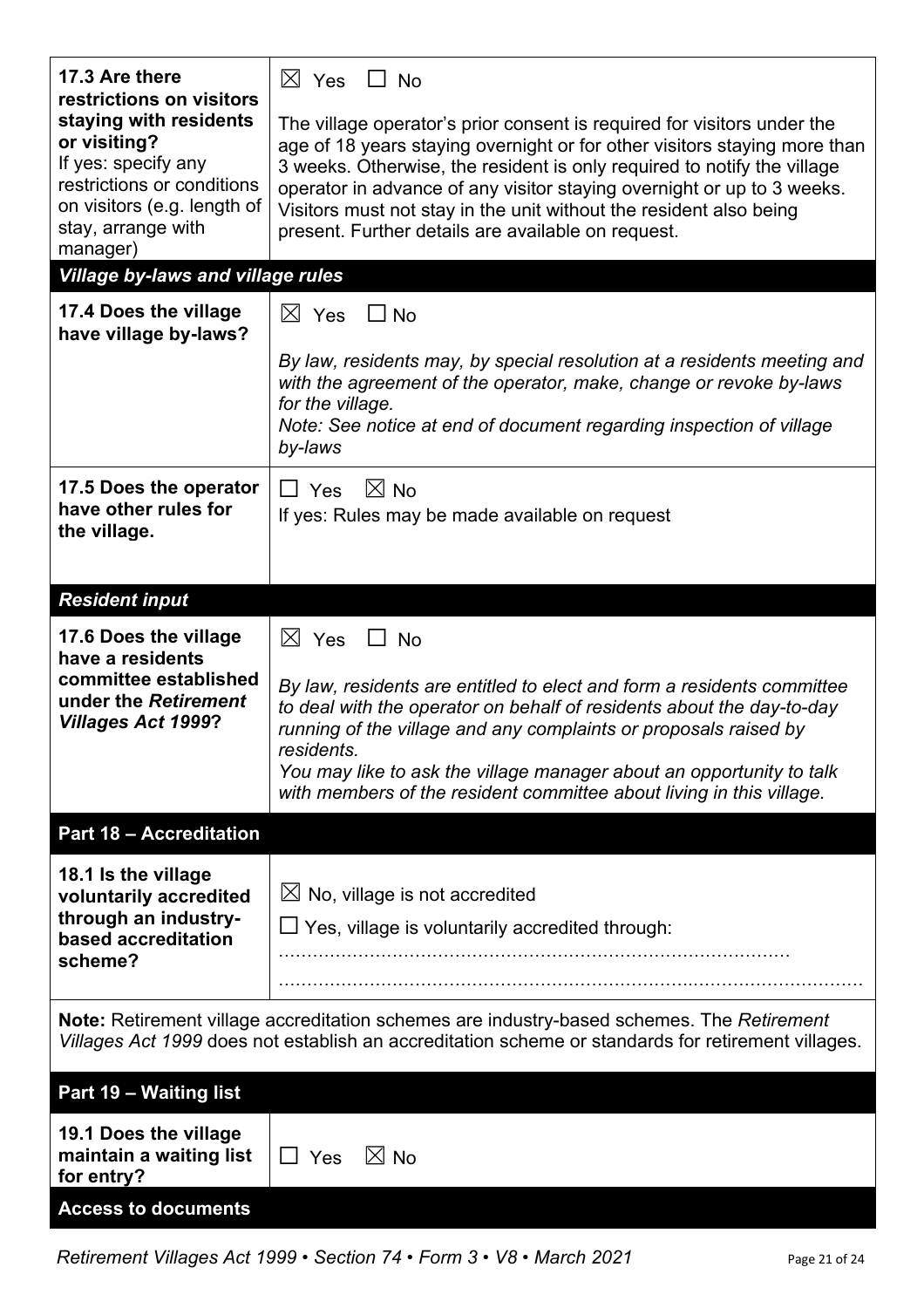**The following operational documents are held by the retirement village scheme operator and a prospective resident or resident may make a written request to the operator to inspect or take a copy of these documents free of charge. The operator must comply with the request by the date stated by the prospective resident or resident (which must be at least seven days after the request is given).**

- $\boxtimes$  Certificate of registration for the retirement village scheme
- $\boxtimes$  Certificate of title or current title search for the retirement village land
- $\boxtimes$  Village site plan
- $\boxtimes$  Plans showing the location, floor plan or dimensions of accommodation units in the village
- ☐ Plans of any units or facilities under construction
- $\Box$  Development or planning approvals for any further development of the village
- ☐ An approved redevelopment plan for the village under the *Retirement Villages Act*
- ☐ An approved transition plan for the village
- $\Box$  An approved closure plan for the village
- $\boxtimes$  The annual financial statements and report presented to the previous annual meeting of the retirement village
- $\boxtimes$  Statements of the balance of the capital replacement fund, or maintenance reserve fund or general services charges fund (or income and expenditure for general services) at the end of the previous three financial years of the retirement village
- ☐ Statements of the balance of any Body Corporate administrative fund or sinking fund at the end of the previous three years of the retirement village
- $\boxtimes$  Examples of contracts that residents may have to enter into
- $\boxtimes$  Village dispute resolution process
- $\boxtimes$  Village by-laws
- $\boxtimes$  Village insurance policies and certificates of currency
- $\boxtimes$  A current public information document (PID) continued in effect under section 237I of the Act (this applies to existing residence contracts)

*An example request form containing all the necessary information you must include in your request is available on the Department of Housing and Public Works website.*

## **Further Information**

If you would like more information, contact the Department of Housing and Public Works on 13 QGOV (13 74 68) or visit our website at **www.hpw.qld.gov.au**

#### **General Information**

General information and fact sheets on retirement villages: www.qld.gov.au/retirementvillages For more information on retirement villages and other seniors living options: www.qld.gov.au/seniorsliving

#### **Regulatory Services, Department of Housing and Public Works**

Regulatory Services administers the *Retirement Villages Act 1999*. This includes investigating complaints and alleged breaches of the Act. Department of Housing and Public Works GPO Box 690, Brisbane, QLD 4001 Phone: 07 3008 3450 Email: regulatoryservices@hpw.qld.gov.au Website: www.hpw.qld.gov.au/housing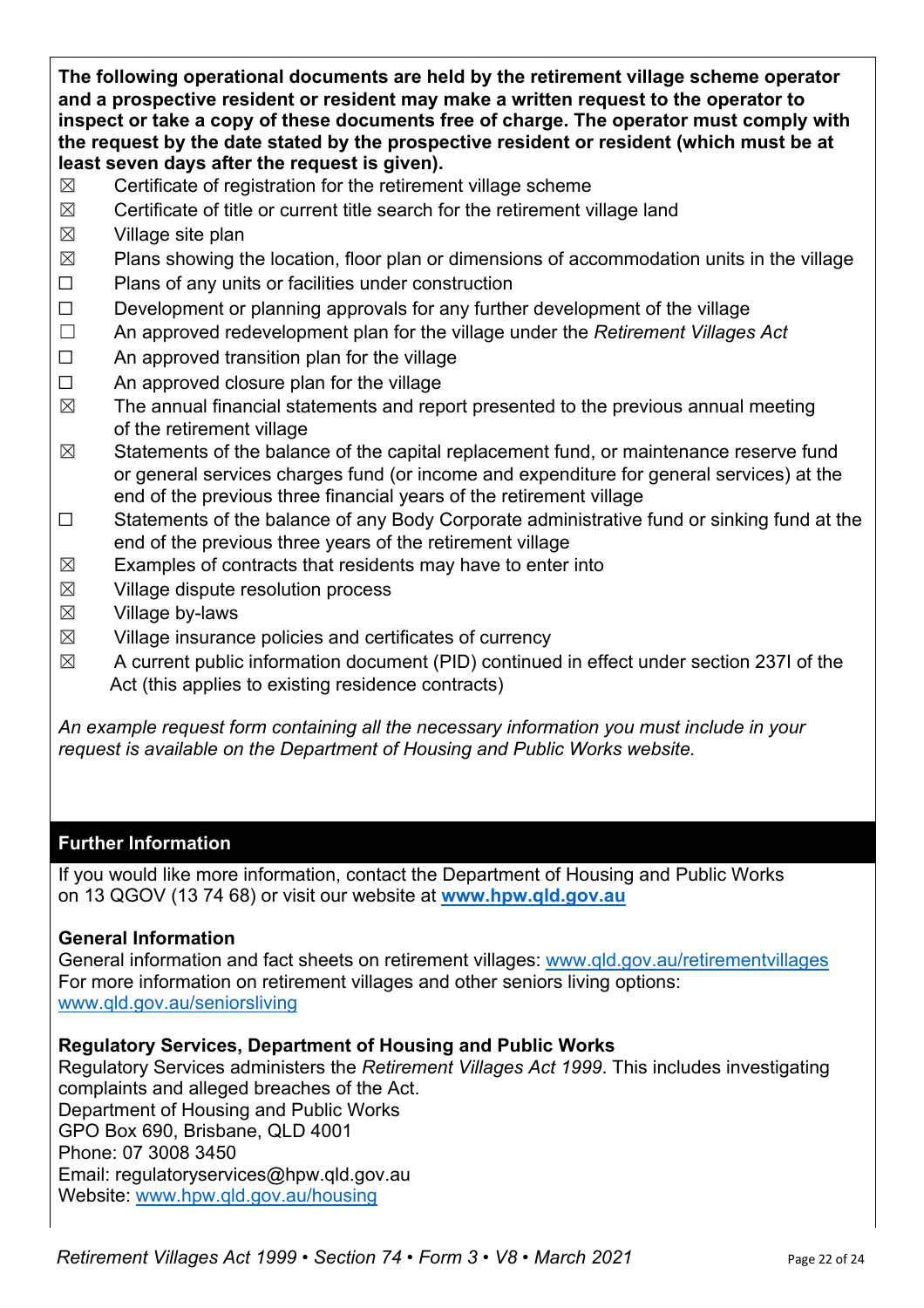#### **Queensland Retirement Village and Park Advice Service (QRVPAS)**

Specialist service providing free information and legal assistance for residents and prospective residents of retirement villages and manufactured home parks in Queensland. Caxton Legal Centre Inc. 1 Manning Street, South Brisbane, QLD 4101 Phone: 07 3214 6333 Email: caxton@caxton.org.au Website: www.caxton.org.au

#### **Department of Human Services (Australian Government)**

Information on planning for retirement and how moving into a retirement village can affect your pension Phone: 132 300 Website: www.humanservices.gov.au/individuals/subjects/age-pension-and-planning-yourretirement

#### **Seniors Legal and Support Service**

These centres provide free legal and support services for seniors concerned about elder abuse, mistreatment or financial exploitation. Caxton Legal Centre Inc. 1 Manning Street, South Brisbane, QLD 4101 Phone: 07 3214 6333 Email: caxton@caxton.org.au Website:**Error! Hyperlink reference not valid.** https://caxton.org.au

#### **Queensland Law Society**

Find a solicitor Law Society House 179 Ann Street, Brisbane, QLD 4000 Phone: 1300 367 757 Email: info@qls.com.au Website: www.qls.com.au

## **Queensland Civil and Administrative Tribunal (QCAT**)

This independent decision-making body helps resolve disputes and reviews administrative decisions. GPO Box 1639, Brisbane, QLD 4001 Phone: 1300 753 228 Email: enquiries@qcat.qld.gov.au Website: www.qcat.qld.gov.au

#### **Department of Justice and Attorney-General**

Dispute Resolution Centres provide a free, confidential and impartial mediation service to the community. Phone: 07 3006 2518 Toll free: 1800 017 288 Website: www.justice.qld.gov.au

## **Livable Housing Australia (LHA)**